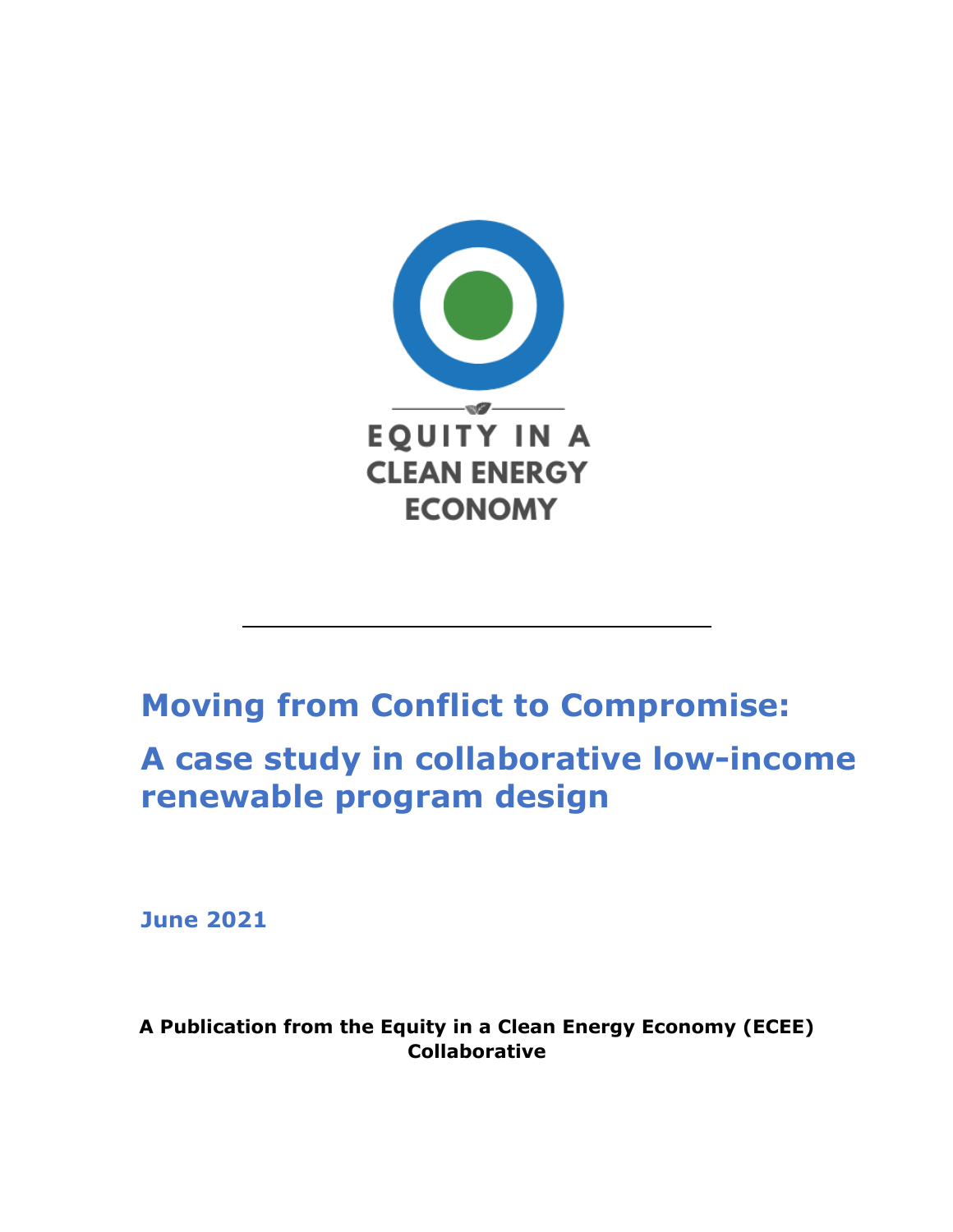# Table of Contents

| DTE initially proposed enrolling low-income customers into MIGreenPower™ at no additional cost. 4  |  |
|----------------------------------------------------------------------------------------------------|--|
|                                                                                                    |  |
| DTE's initial program was not approved; Directed to work with stakeholders on a new design 7       |  |
|                                                                                                    |  |
| After inconclusive stakeholder discussions, DTE filed new low-income renewable program proposals8  |  |
|                                                                                                    |  |
| Customer-requested Project Offering as a framework for Community Solar  9                          |  |
|                                                                                                    |  |
| While better received, intervenors still had objections related to DTE's 2020 low-income renewable |  |
|                                                                                                    |  |
|                                                                                                    |  |
|                                                                                                    |  |
|                                                                                                    |  |
|                                                                                                    |  |
|                                                                                                    |  |
|                                                                                                    |  |
|                                                                                                    |  |
|                                                                                                    |  |
|                                                                                                    |  |
|                                                                                                    |  |
|                                                                                                    |  |
|                                                                                                    |  |
|                                                                                                    |  |
| SECTION #5: PROPOSED NEXT STEPS IN SUPPORT OF EQUITY IN A CLEAN ENERGY ECONOMY  22                 |  |
|                                                                                                    |  |
|                                                                                                    |  |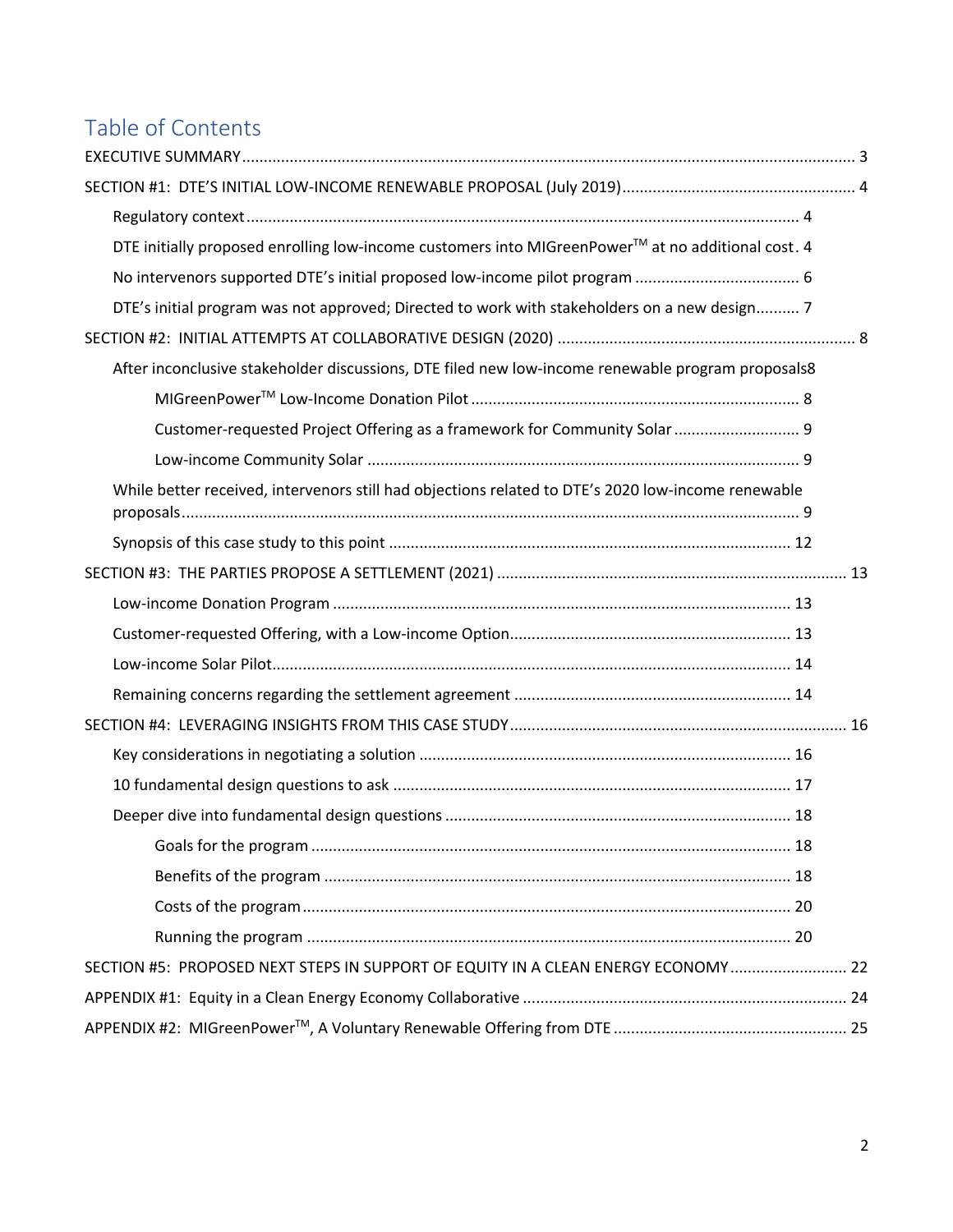## EXECUTIVE SUMMARY

DEFG has launched a nation-wide collaborative titled, "Equity in a Clean Energy Economy (ECEE)." The collaborative seeks to bring together different stakeholders to identify new approaches and tools to address equity issues for at-risk communities during the transition to a clean economy. There are six tracks of work planned under this collaborative, and this case study was commissioned to support and inform several of these tracks of work. (See appendix #1)

In this paper, the author describes the efforts, false starts, and ultimately successful process taken by a major U.S. electric utility company, DTE Energy, and over a dozen local, regional, and national stakeholder and advocacy groups to design three renewable programs which target low-income customers. Through an analysis of the various positions and the issues which were most difficult to resolve, the author has identified 10 fundamental design questions that should be addressed early in the program design process. Ideally, addressing these questions would be done in a collaborative manner and would include representatives of the stakeholders most invested in the success of the program – especially the low-income customers for whom the program is being designed to serve.

This case study is organized into five sections:

- Sections 1, 2, and 3 describe three cycles of proposals, feedback, efforts to collaborate, and outcomes.
	- $\circ$  Section 1 details DTE's initial proposal that was included in a general rates regulatory filing, which was unsupported by all intervenors in the case for multiple reasons and was ultimately rejected by the Michigan Public Service Commission.
	- $\circ$  Section 2 describes the Company's second round of proposals, included within a Renewable Plan regulatory filing, following inconclusive collaborative discussions with stakeholders. While better received, multiple concerns were still raised about these proposals as the case was litigated.
	- $\circ$  Section 3 summarizes the final outcome reached only after intense negotiations and very significant effort and perseverance of the parties. These negotiations resulted in a settlement agreement which was approved by the Michigan Public Service Commission.
- Section 4 explores how the third effort was successful in establishing new renewable programs that are solely targeted at low-income customers. In this section, the author also proposes a method for designing, comparing, and contrasting various programs through a set of 10 fundamental design questions.
- Section 5 outlines how the lessons learned, outcomes, and fundamental design questions could be applied in the ongoing work of the Equity in a Clean Energy Economy collaborative.

The new programs described in Section 3 are innovative and offer an opportunity to test out different program designs and tactics. The author recommends that the Equity in a Clean Energy Economy collaborative and its members follow and learn as these programs are implemented, and also utilize and test the 10 fundamental design questions presented in this paper.

While there are bound to be additional challenges to overcome, the author is very encouraged by the support and momentum behind DTE's new programs and the opportunity to better address the needs and renewable goals of DTE's low-income customers and, through this paper and the Equity in a Clean Energy Economy collaborative, to better serve low-income customers across the country.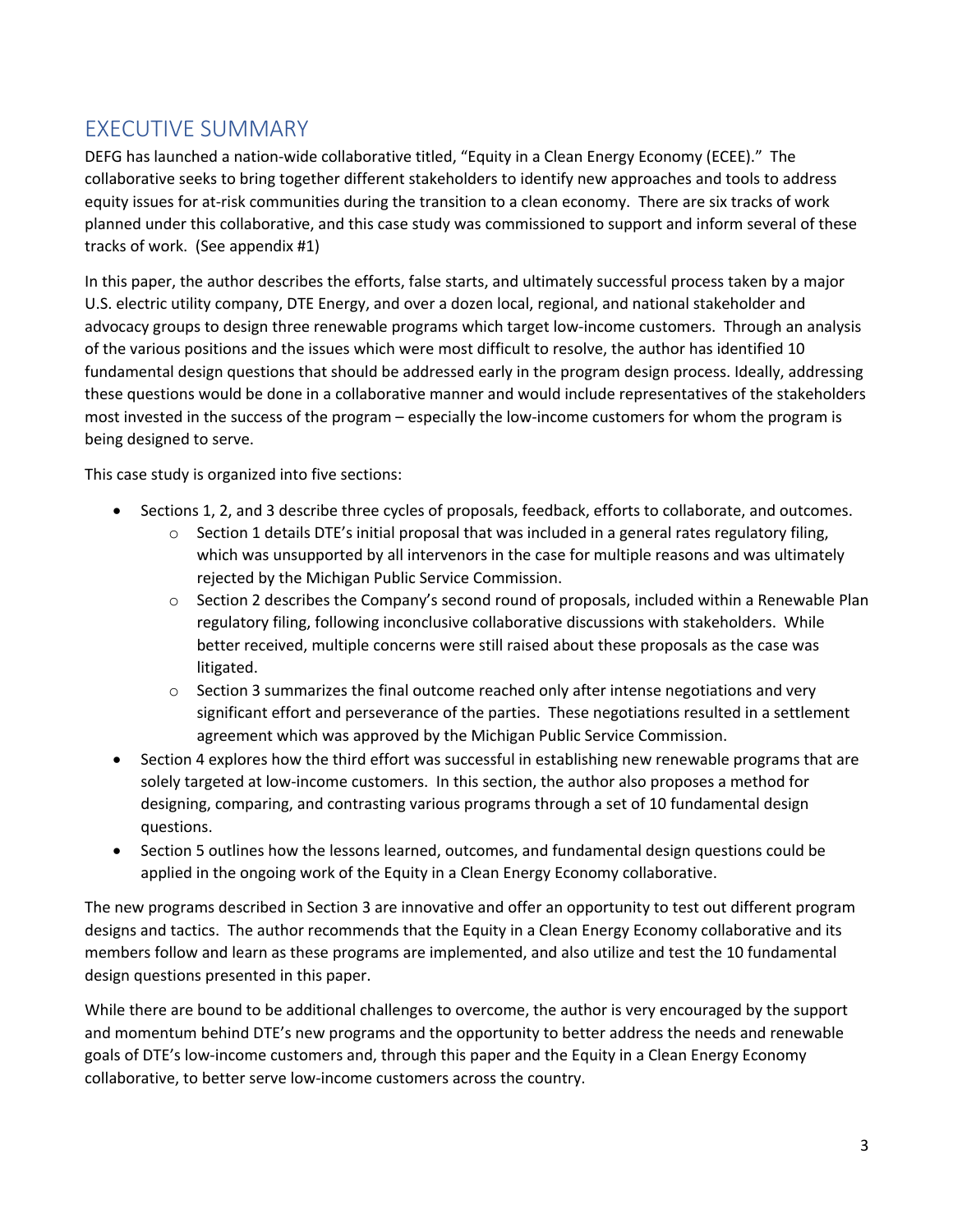# SECTION #1: DTE'S INITIAL LOW-INCOME RENEWABLE PROPOSAL (July 2019)

### Regulatory context

DTE Energy has offered one or more voluntary renewable programs since 2007, before the first renewable portfolio standard was established in Michigan in 2008<sup>1</sup>. Their first voluntary renewable program, GreenCurrents, included purchasing renewable energy certificates<sup>2</sup>, or RECS, from existing renewable energy systems on behalf of program subscribers. An additional voluntary program, MIGreenPower™, was approved on a pilot basis in October 2016 and was sourced from new renewable projects built or expanded specifically to support this program. See Appendix #1 for a description of MIGreenPower<sup>™</sup>.

Shortly thereafter, in December 2016, Michigan's renewable energy laws were revised to increase the renewable portfolio standard and to require, for the first time, that utilities offer voluntary renewable programs for those customers who wished to attribute more of their energy usage to renewable energy<sup>3</sup>. After a series of filings, reviews, and some program modifications and additions, DTE's MIGreenPower™ program was approved in early 2019 by the Michigan Public Service Commission (MPSC) as compliant with the new legislated requirement on voluntary renewable programs.

## DTE initially proposed enrolling low-income customers into MIGreenPower™ at no additional cost

DTE's MIGreenPower<sup>™</sup> program has proven to be popular with many customers, growing to one of the country's largest voluntary renewable programs (as measured by contracted volume). There have, however, been concerns raised over the years by groups who participated in DTE's regulatory proceedings that the program was too expensive for low-income customers to participate. These stakeholders – primarily environmental groups and solar advocates speaking on behalf of low-income customers – suggested that DTE should do more to enable low-income customers to access renewable energy.

In response to those concerns, DTE Energy filed a general rate case in July of 2019 that included a proposal for a low-income renewable pilot (MPSC Case U-20561). This pilot program would offer participation in MIGreenPower<sup>™</sup> to 2,500 qualifying low-income customers at no additional cost. As proposed by DTE, participants in this pilot would:

- Be enrolled on a first-come, first-served basis
- Be enrolled at no additional cost

 $1$  Michigan passed legislation in 2008 to establish a Renewable Portfolio Standard requirement for electricity providers, requiring that at least 10% of the electricity used to serve Michigan customers be from renewable energy sources by 2015.<br><sup>2</sup> Renewable Energy Certificates are created when one megawatt hour of electricity is produced usin These certificates can be sold separately from the electricity that is produced to purchasers who want to offset their carbon footprint and/or to companies who utilize the certificate to demonstrate and comply with renewable energy requirements.

<sup>3</sup> In December 2016, Michigan's Renewable Portfolio Standard was increased to 15% by 2021.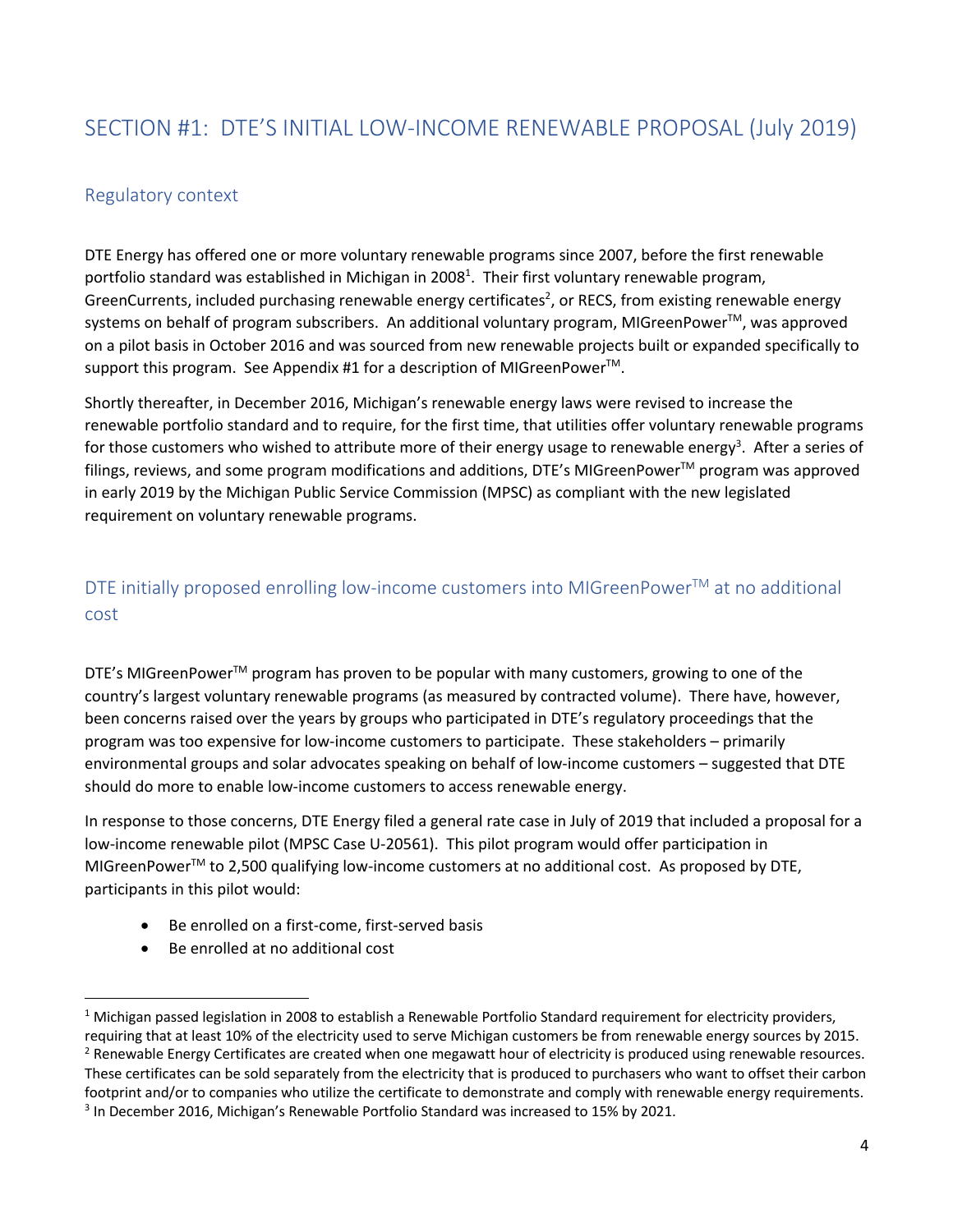- Participants would be charged the MIGreenPower<sup>™</sup> subscription fee and receive the associated bill credits in the same manner as all other MIGreenPower™ subscribers
- $\circ$  When the subscription fee and bills credits are netted together, the remaining amount represents the standard net price premium for subscribing to MIGreenPower<sup>™</sup>
- o Low-income participants in the pilot would, however, also receive an additional bill credit that would offset the net price premium for participating in the MIGreenPower<sup>™</sup> program. The bill credit would be funded by all other DTE customers through their basic electricity rates.
- o Thus, participation would be at no additional cost to the customer but would not reduce monthly electricity bills
- Receive 50% renewable power (50% renewables coming from a 35% participation level in MIGreenPower™ plus the base level of 15% renewables provided to all DTE customers through renewable portfolio standard compliance)
- Have RECs (renewable energy certificates) from their subscription in MIGreenPower<sup>™</sup> retired on their behalf. These RECs would not count toward DTE's renewable portfolio standard requirements.
- Participate in the existing MIGreenPower $T^{M}$  voluntary renewable program. No new renewable resources were to be added to the MIGreenPower™ program to support this pilot initially
- Need to meet certain eligibility criteria:
	- $\circ$  At or below 200% of federal poverty level (total population in DTE service territory = 240,000)
		- o Not enrolled in other low-income programs
		- o Are less than \$100 in arrears
		- $\circ$  Total eligible customers given these criteria = ~56,000

DTE's stated objectives of the proposed low-income renewable pilot program

- Provide increased renewable access to qualifying low-income customers
- Aid in development of additional low-income renewable programs by helping to
	- $\circ$  Gauge interest in voluntary renewable programs within the Company's low-income customer segment
	- $\circ$  Understand what motivates low-income customers to sign up and what obstacles, if any, remain which inhibit enrollment once the price premium is removed
	- o Gather data to refine education and awareness activities
- Allow customers an opportunity to better understand the cost of renewable energy compared to their standard rate, as well as the value of the energy received in the marketplace for renewables
- Directly benefit low-income customers who wish to lower their carbon footprint

DTE requested approval of the program with funding of \$800,000, broken down as follows:

- Marketing expenses of \$250,000
	- o Print materials and content development: \$100,000
	- o Email/social media content development and customer targeting: \$10,000
	- o Customer service training and enrollment costs: \$40,000
	- o Community organization marketing: \$100,000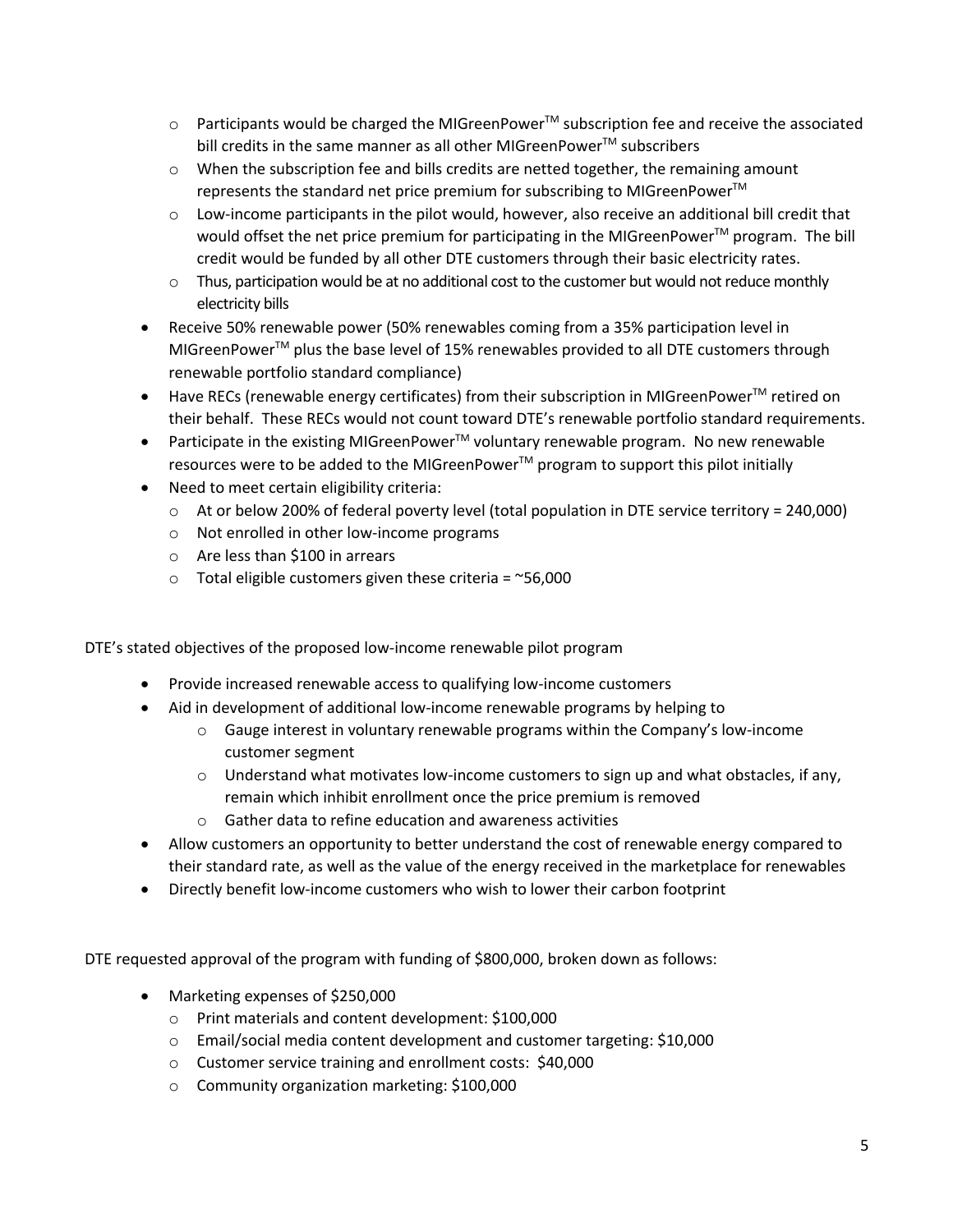- $\circ$  Equivalent of \$100 per enrollee, although some expenses would be upfront costs meaning that cost per customer would drop if the program was expanded
- Information technology costs of \$300,000 to program the billing system. This investment would enable program expansion at minimal cost
- Funding of \$250,000 for the low-income credits which offset the net price premiums, or \$100 per customer

#### No intervenors supported DTE's initial proposed low-income pilot program

*Stakeholders:* Groups of stakeholders who participated in this regulatory case (i.e., intervenors) and who addressed this specific proposal included:

- Administration:
	- o Michigan Public Service Commission Staff
	- o Attorney General
- Advocacy groups primarily focused on the environment and associated impacts to consumers:
	- o Environmental Law & Policy Center (ELPC, also representing the Solar Energy Industries Association, Vote Solar, and the Ecology Center)
	- o Michigan Environmental Council (MEC, also representing the Natural Resources Defense Council, the Sierra Club, and the Citizens Utility Board of Michigan)
	- o Soulardarity
- Advocacy groups primarily representing businesses:
	- o Association of Businesses Advocating Tariff Equity (ABATE)
	- o Great Lakes Renewable Energy Association (GLREA)

It should be noted that while all of these intervenors are interested in helping low-income customers, most people would not classify them as traditional or typical low-income customer advocacy groups. DTE has worked closely with many low-income customer advocacy groups on various assistance programs. However, traditional low-income customer advocacy groups have not often chosen to participate in DTE's regulatory proceedings related to renewable energy.

*Stakeholder positions:* None of the intervenors in this regulatory case supported approval of DTE's proposed low-income renewables pilot. They all advocated that the program be rejected and that DTE should work with MPSC Staff and stakeholders to design a better program. Arguments against the proposal can generally be summarized as follows:

- The proposal would not provide low-income customers a meaningful opportunity to access the benefits of renewable generation
	- $\circ$  Program would not actually lower bills for participants; does not reduce energy burden
	- o The program was too small in terms of number of customers who will benefit
	- $\circ$  It would not create new renewable resources within low-income communities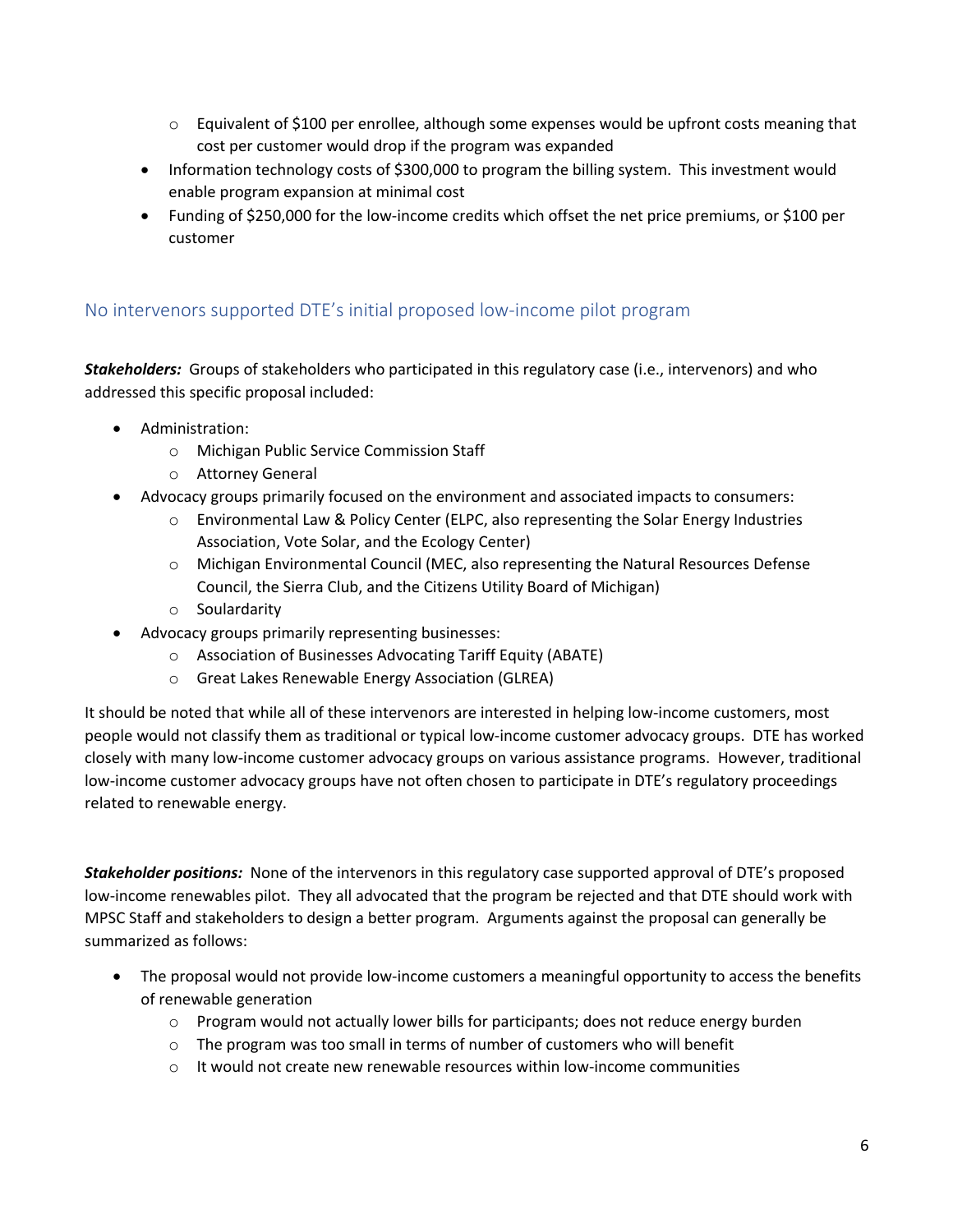- $\circ$  The proposed eligibility criteria were too narrow; those already enrolled in other low-income programs would be excluded, thus limiting the value of the data gathered and possibly providing a disincentive to participate
- o The program capped renewable usage to 50%, between the combination of MIGreenPower<sup>™</sup> and the renewable portfolio standard
- The proposed Marketing and IT costs appeared disproportionate to total costs
- The program would not create incremental new renewable resources; it lacked additionality

#### DTE's initial program was not approved; Directed to work with stakeholders on a new design

The Proposal for Decision that was issued by the Administrative Law Judge in this case recommended rejection of the pilot. The Administrative Law Judge recommended that DTE should work with Staff and other stakeholders to redesign a low-income renewables pilot that offers more tangible benefits to low-income customers. The Administrative Law Judge's cited the following reasons in support of these recommendations:

- The program did not provide for new renewable resources (e.g., additionality)
- The proposed eligibility criteria excluded too many low-income customers, negatively impacting value of the information gleaned
- The program would not lower customer bills
- Marketing costs were disproportionate to total costs

The Michigan Public Service Commission issued an order in this case on May 8, 2020. The order adopted the findings and recommendations of the Administrative Law Judge related to the proposed low-income renewables pilot and recommended that DTE work with other parties to develop a program that better reflects the renewable goals of low-income customers.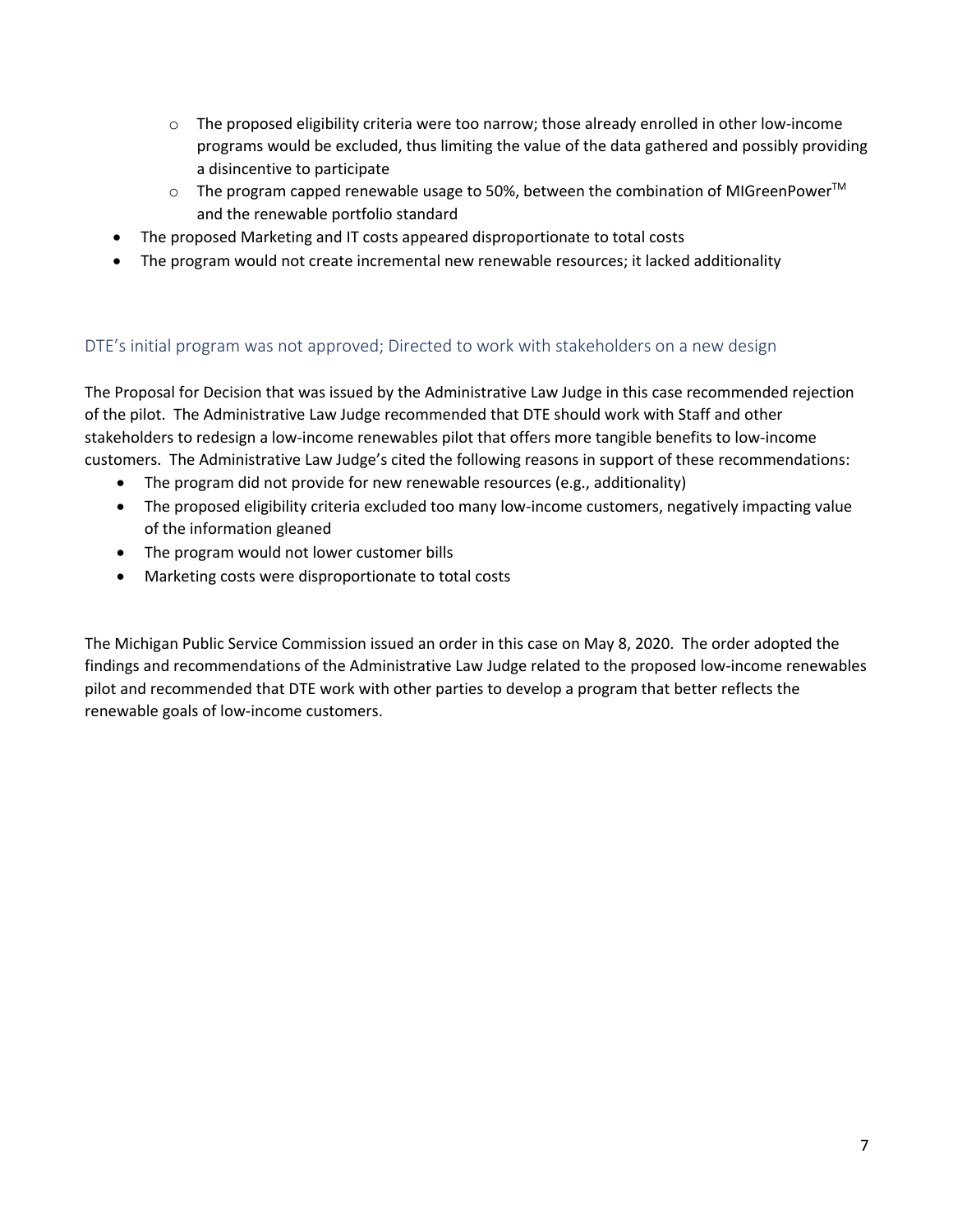# SECTION #2: INITIAL ATTEMPTS AT COLLABORATIVE DESIGN (2020)

DTE began working with the Staff and other parties to address concerns regarding its low-income pilot program even before being directed to do so by the Michigan Public Service Commission's order in Case U-20561, which was issued in May 2020. While the conversations were initially focused on trying to settle that particular regulatory case, the collaboration on low-income renewable program design continued even after settlement discussions were abandoned. Ten meetings were held with stakeholders in the spring and summer of 2020. These collaborative discussions had not yet resulted in consensus regarding design principles for a low-income renewable program by August of 2020 when DTE filed a revised renewable plan.

## After inconclusive stakeholder discussions, DTE filed new low-income renewable program proposals

DTE Energy filed a revised renewable energy plan on August 31, 2020 (Case U-20713). This filing included a proposal specifically targeted at low-income customers which would leverage the company's existing MIGreenPower™ voluntary renewable program and be funded with donations. The filing also proposed a new offering that could provide a framework under which interested parties could develop low-income community solar projects. Finally, DTE's filing also described the ongoing but still incomplete collaborative discussions with the MPSC Staff and stakeholders to develop a low-income community solar pilot that would be specifically designed to address the renewable energy goals of low-income customers.

#### MIGreenPowerTM Low-Income Donation Pilot

DTE proposed a revised low-income renewable pilot that it described as being enhanced by feedback on its prior proposal. Key differences from its prior proposal are that participants would receive bill credits to provide lower overall energy bills, the program would be funded through voluntary contributions, and the only eligibility requirement was income level. In this new proposal, participants would:

- Be invited to participate based on a random selection of eligible customers
- Receive average monthly bill savings of \$25 \$30 a month based on average usage, as the normal MIGreenPower™ subscription fees would be fully offset by bill credits funded by voluntary contributions
- Receive 100% renewable power (100% renewables coming from 85% participation level in MIGreenPower™ plus the base level of 15% provided to all DTE customers through its renewable portfolio standard requirement)
- Have RECs (renewable energy certificates) from their MIGreenPower<sup>TM</sup> subscription retired on their behalf. These RECs would not count toward the Company's renewable portfolio standard requirements
- Participate in the existing MIGreenPower $TM$  voluntary renewable program. No new resources were to be added to the MIGreenPower™ program to support this pilot initially
- Need to meet the sole eligibility requirement as being at or below 200% of federal poverty level

To fund the program, DTE would allow existing and new MIGreenPower™ customers to pay a monthly contribution. Later in the case but prior to settlement, DTE agreed to expand the donation pool to also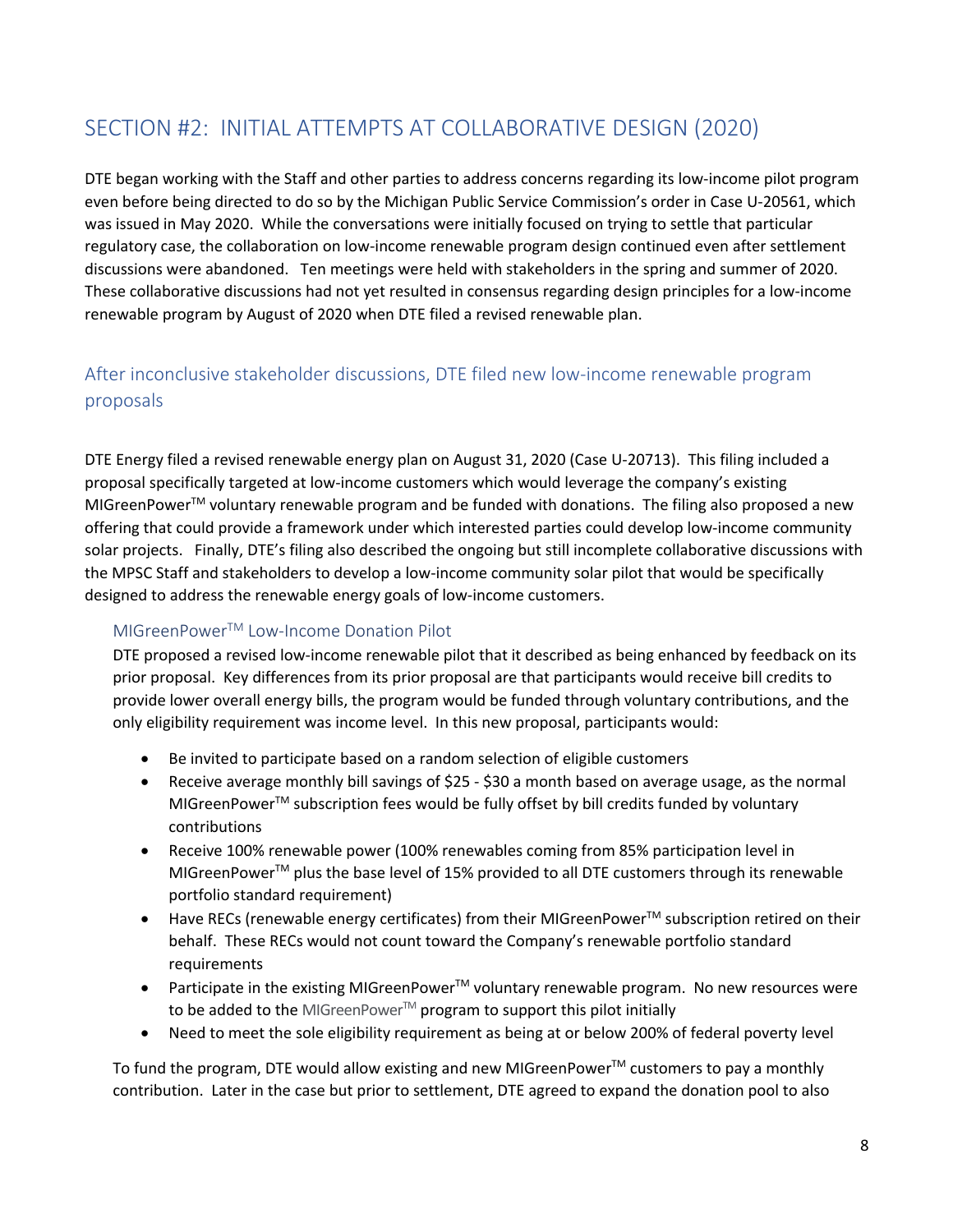allow donations from any third party, such as government grants, non-profit foundations, businesses, community organizations, and individuals. The size of the program would depend on the amount of funding secured.

#### Customer-requested Project Offering as a framework for Community Solar

DTE's filing also described plans to develop locally sited solar projects based on specific requests from large industrial, commercial, or institutional and non-profit customers and based on their unique design criteria. The hallmark of this offering was to assist customers in reaching their own renewable energy goals by building according to their needs or the needs of their constituents. Customers participating in this offering would be required to subscribe to the full output of the project for the life of the project, and the RECs would be allocated to that customer or retired in that customer's name. Bill credits would be aligned with the MIGreenPower<sup>™</sup> program. The participating customer could be an organization interested in allocating the RECs and bill credits that it received to its constituents, representing a possible framework for third parties to create low-income community solar projects without needing to directly contract for and manage the construction and operations of a solar array.

#### Low-income Community Solar

DTE's filing also stated that it was continuing to explore a future low-income renewable energy pilot that would develop solar projects in communities of need and allow residents to enroll. DTE cited its ongoing discussions with Staff and numerous stakeholders and stated that it planned to continue this collaboration to develop the pilot design and file for approval in a future regulatory filing.

## While better received, intervenors still had objections related to DTE's 2020 low-income renewable proposals

**Stakeholders:** Groups of stakeholders who participated in DTE's August 2020 renewable plan regulatory case (i.e., intervenors) and who addressed this specific proposal included:

- Administration:
	- o Michigan Public Service Commission Staff
	- o Attorney General
- Advocacy groups primarily representing consumers or the environment:
	- o Environmental Law & Policy Center (ELPC, also representing the Vote Solar and the Ecology Center)
	- o Michigan Environmental Council (MEC, also representing the Natural Resources Defense Council)
	- o Soulardarity
	- o City of Ann Arbor and Michigan Municipal Association for Utility Issues (MAUI)
- Advocacy groups primarily representing businesses:
	- o Association of Businesses Advocating Tariff Equity (ABATE),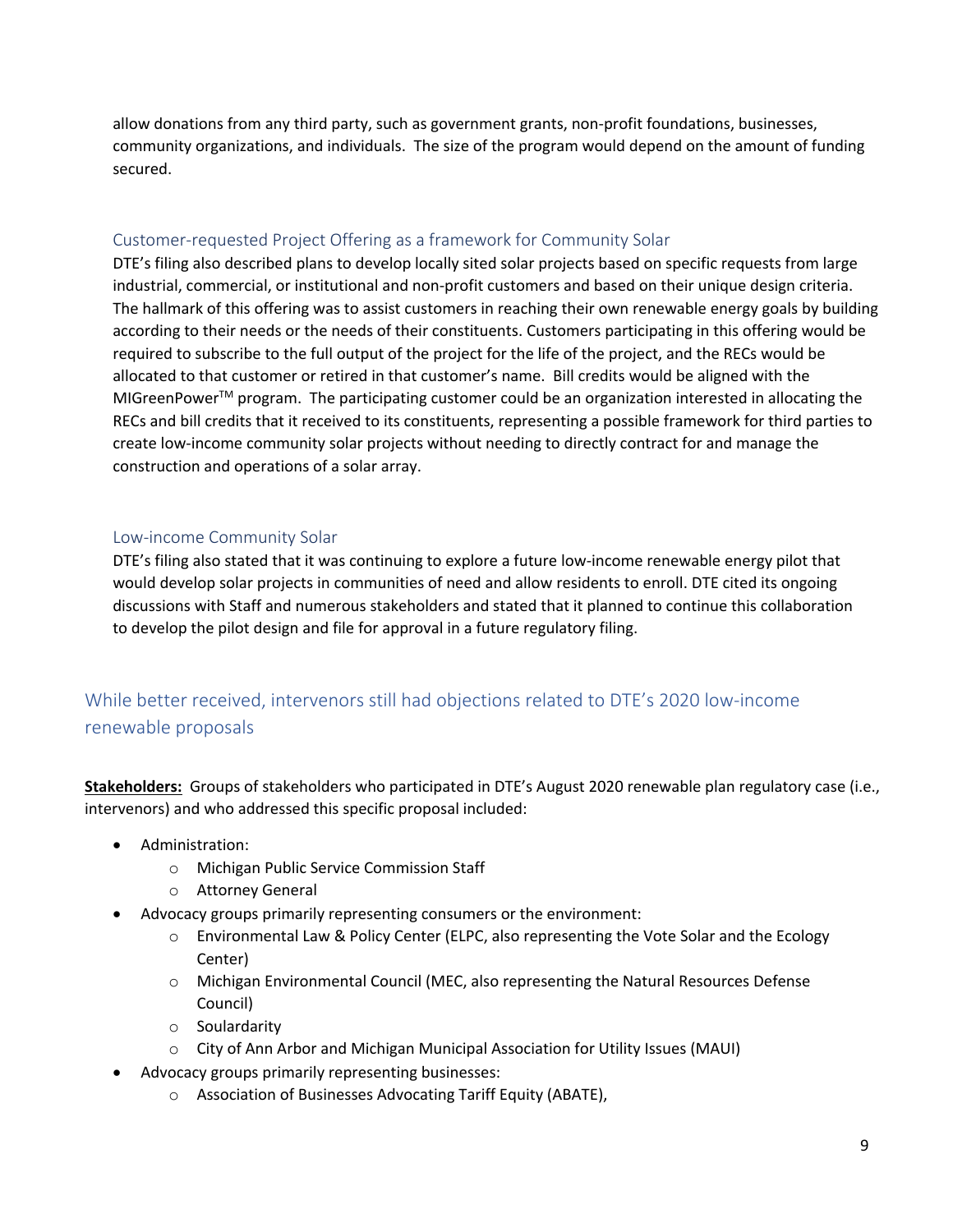- o Great Lakes Renewable Energy Association (GLREA)
- o Michigan Energy Innovation Business Council (MEIBC, also representing the Institute for Energy Innovation and Advanced Energy Economy)

**Stakeholder positions:** Multiple stakeholders acknowledged improvements in DTE's low-income proposals. Some supported approval of all or parts of these proposals, while still citing some concerns and offering additional improvement recommendations. Intervenors often argued that the proposals did not go far enough in increasing renewable access to low-income customers or in providing sufficient and sustainable bill savings. Concerns raised can generally be summarized as follows:

- Felt that the proposals did not fully meet the criteria outlined by the Administrative Law Judge in the prior case
	- o The Administrative Law Judge recommended rejecting a previous proposal because it did not provide for new renewable resources, the eligibility criteria were too constrained, it did not provide customer bill savings, and that the estimated marketing costs were disproportionate to total costs
	- $\circ$  The Michigan Public Service Commission adopted this reasoning in its final order for U-20561 and rejected the prior proposal
- Deemed that funding for the donation pilot was very uncertain. Thus, customer benefits or bill savings would be too low or were uncertain. Some also objected to the level of the proposed bill credits, seeking to increase bill savings to mimic the benefits enjoyed by rooftop solar owners
- Objected to a lack of "additionality" since the donation pilot would leverage the existing MIGreenPower™ voluntary renewable program and would not immediately result in new renewable investments
- Believed that the size of the donation pilot and random method for enrolling eligible customers would limit the value of information regarding potential of a broader program
- Did not feel prudency could be sufficiently assessed because forecasts of marketing expenses were not provided
- Believed that DTE did not fully incorporate stakeholder input regarding community solar
- Encouraged DTE to do even more to engage low-income customers to better understand the priorities and values of communities who would participate in the program. One intervenor suggested creating an oversight and governance board to draft a proposal and provide ongoing oversight
- Objected to DTE's exclusive ownership of the assets within the proposals (particularly if a project were sited behind a customer meter). Felt that alternative ownership models must be considered and competitive processes utilized

The Michigan Public Service Commission Staff recommended approval of DTE's renewable plan, including its proposed low-income donation pilot. The Michigan Public Service Commission Staff also recommended developing a community solar program<sup>4</sup> and proposed regulatory elements that should be considered and next steps in developing such programs.

<sup>4</sup> On October 5, 2018, in Case No. U-18351 and U-18352 the Michigan Public Service Commission ordered, "the Commission Staff shall engage with stakeholders in examining potential opportunities and barriers to third-party community energy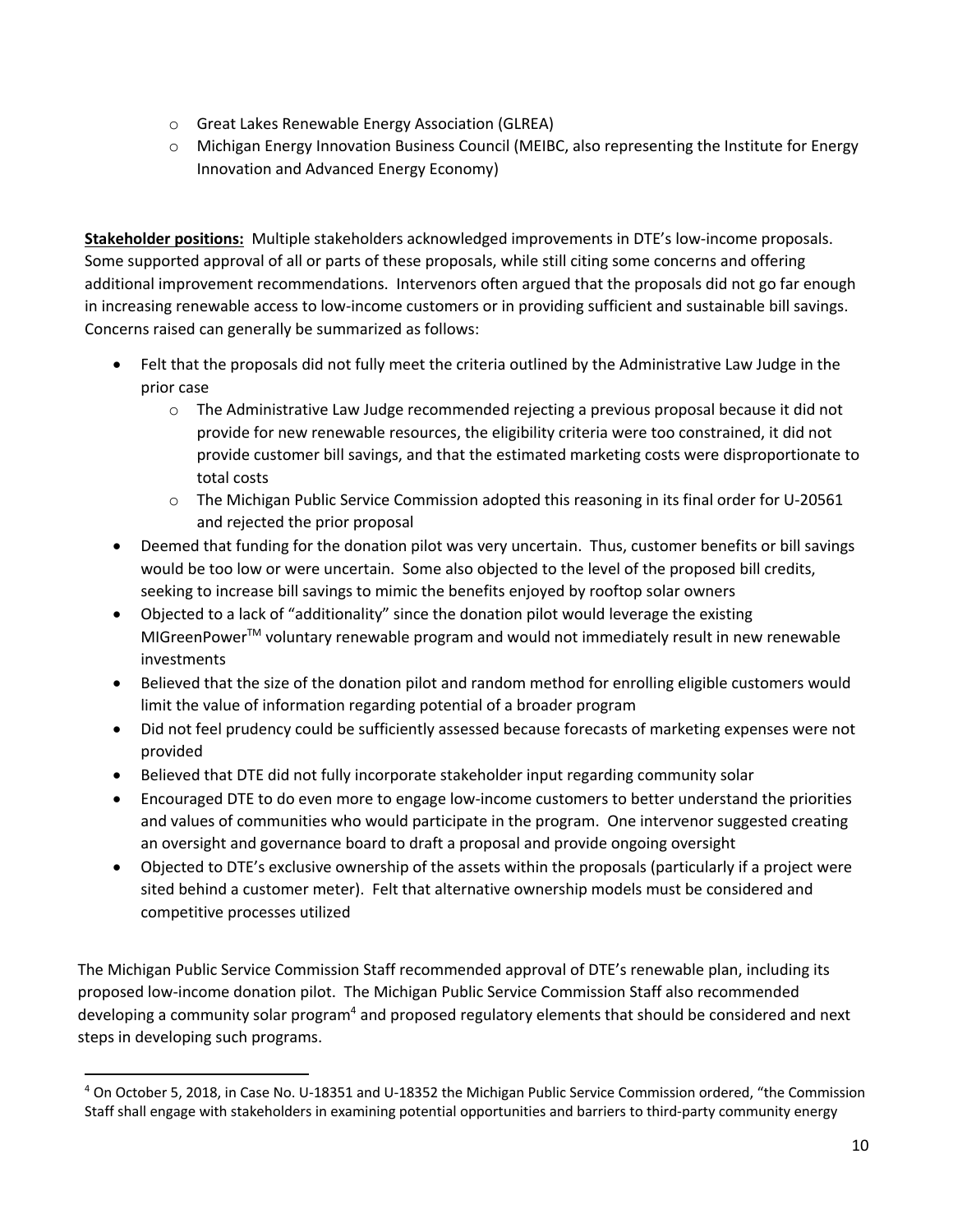The Michigan Public Service Commission Staff testimony outlined three key regulatory elements to be considered when designing a community solar program included:

- Provides an option for customers to have access to renewable energy located in their community without having to build, own, and operate an on-site project
- Ensures that participating customers receive a community solar program credit amount that reflects all appropriate benefits from the community solar project
- Ensures that non-participating customers do not pay any costs associated with the community solar program if the adjusted cost of a community solar project is higher than a utility-scale solar project the utility would procure to serve all customers

Michigan Public Service Commission Staff recommended next steps for developing a community solar program included:

- Establish a community solar program rider with the energy and capacity portion of the community solar program credit based on the highest cost project selected from DTE's most recent request for proposals. The community solar program rider credit would be applicable to a community solar project for 20 – 25 years
- Conduct a thorough review and comparison between utility scale, transmission-connected solar and distribution connected community solar to appropriately account for the benefits and costs of the community solar project. Calculations for these benefits and costs may be approved by the Commission and included on the community solar program rider
- Organizations could identify a project and provide the project information to DTE
	- $\circ$  DTE would then review the project information and provide an estimate of the project cost in a levelized cost of energy (LCOE) format
	- $\circ$  Using the benefit and cost criteria established in the community solar program rider, DTE would calculate the program credit for the project in a \$ per kWh format
	- $\circ$  In the event the LCOE is higher than the program credit, DTE would determine the amount of "buy-down, up-front funding" needed to bring the cost of the project down enough so that nonparticipating customers are protected and will pay no more than the adjusted value of the solar if the requesting organization is unable to pay the full cost of the project in the future
	- $\circ$  To provide for low-income customer participation, these organizations may make special arrangements to fund low-income participation in their solar project
- DTE would own and operate the projects and issue an RFP for the design and construction
- DTE would manage subscriptions, charge the subscription fee, and provide the program credit on customer bills

projects that could be integrated into utility planning and procurement processes." This report summarizes the process Commission Staff took to engage stakeholders and provides the results of this engagement process. 3CRE\_Report\_717927\_7.pdf (michigan.gov)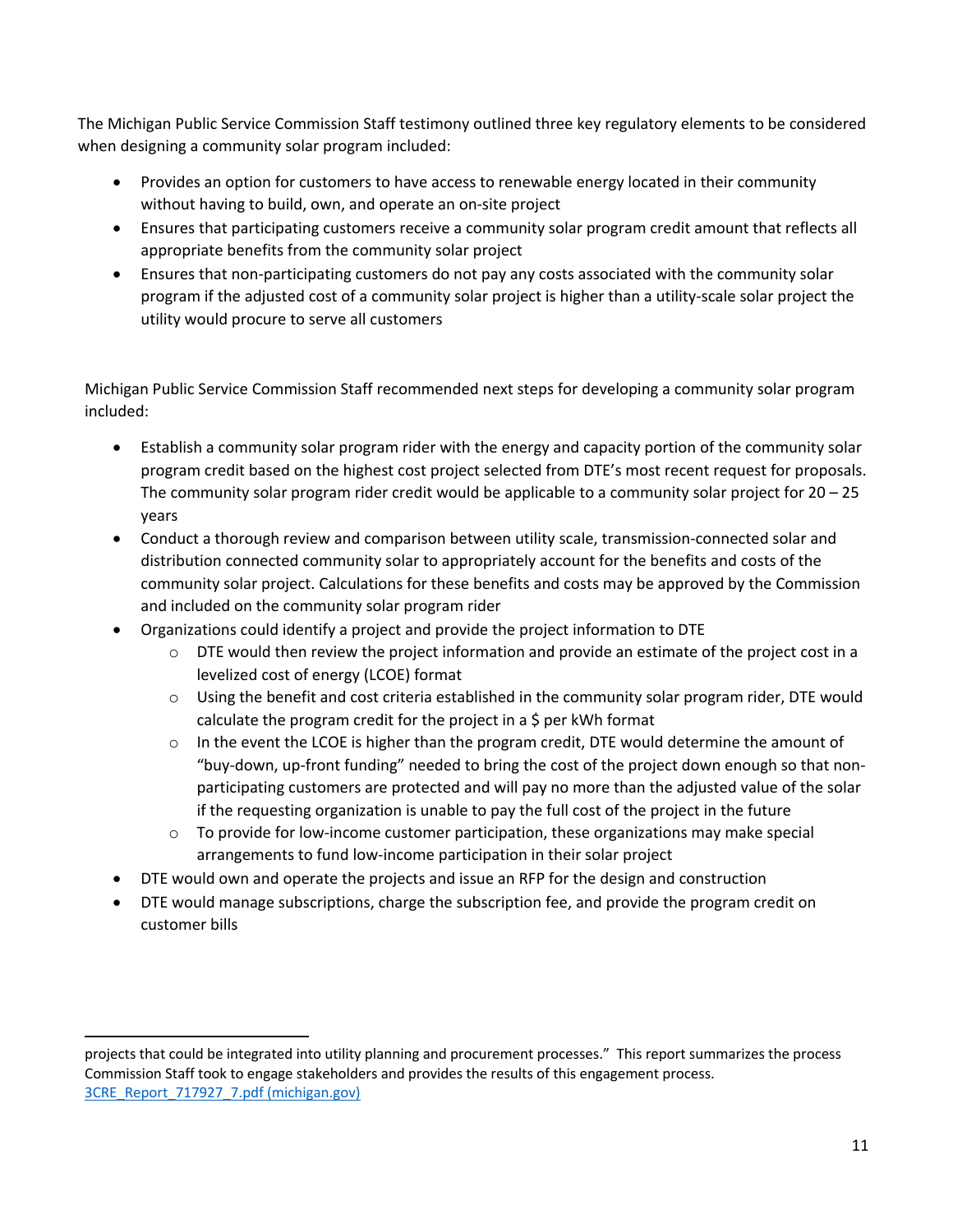## Synopsis of this case study to this point

In 2019, DTE proposed a low-income renewable program that no one liked. The parties attempted to collaborate on a new design outside of the litigated regulatory process but failed to come to consensus on the details prior to the deadline for DTE to file its next renewable plan update. So, within the company's August 2020 filing, the company made new proposals which were better received but still drew some criticism. The Michigan Public Service Commission Staff supported DTE's plans and also attempted to layout some principles and a process to develop an additional program (community solar), but there was not universal support for their proposals either. In early 2021, intervenors filed testimony on these topics, witnesses were questioned in a cross-examination hearing, and lawyers on all sides filed legal briefs arguing their respective positions.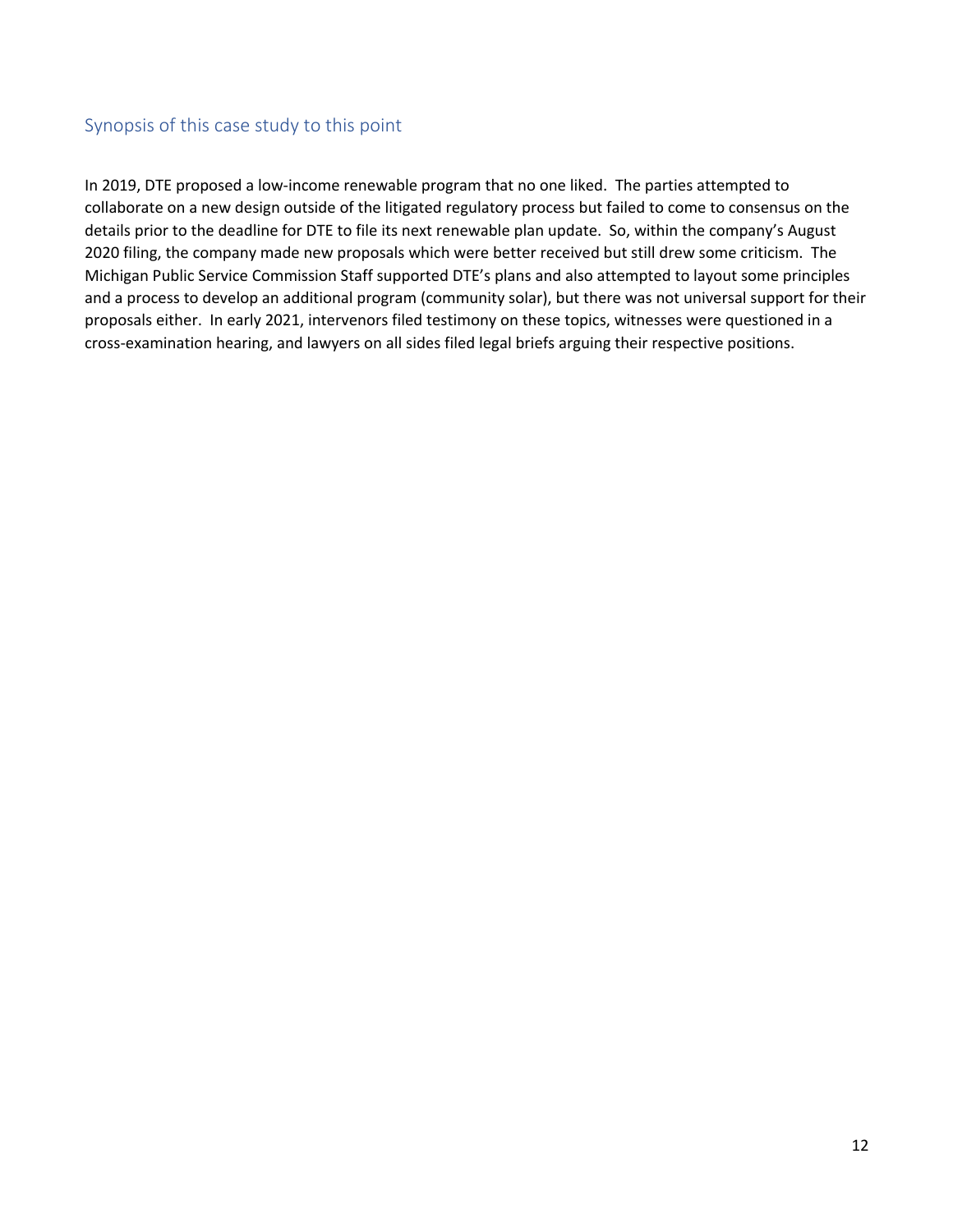# SECTION #3: THE PARTIES PROPOSE A SETTLEMENT (2021)

On April 14, 2021, a proposed settlement agreement was filed which would resolve all but one issue within DTE's renewable case filings from August 2020. All but one party either signed the settlement or chose not to contest the settlement.<sup>5</sup> The proposed settlement resolved and established three renewable programs which would target low-income customers, and which are described below.

### Low-income Donation Program

The parties agreed that DTE's proposal for a MIGreenPower™ Low-income Donation program met legal requirements and should be approved. Prior to the settlement, DTE had already agreed to accept donations from any individual or organizations to fund this pilot, rather than only accepting donations from other MIGreenPower<sup>™</sup> subscribers. The settlement documented that modification.

## Customer-requested Offering, with a Low-income Option

The settlement stipulated that DTE will include a customer-requested offering within its voluntary renewable program, and that offering shall allow for an anchor-tenant pilot.

- The Anchor Tenant will be a "subscriber of last resort" who agrees to bear all costs and receive all benefits (including renewable energy certificates and credits) for the portions of the project for which there is not another participant during the life of the project
- Electricity output from the project could be subscribed to by other participants (through DTE), which would proportionately displace Anchor Tenant subscription costs and associated credits and renewable energy certificates for the amount of electricity subscribed. If a subscription terminates, the anchor tenant's responsibility for that electricity resumes
- DTE will work with the pilot anchor tenant and Staff to develop a low-income option within the program that can be implemented while minimizing IT costs

<sup>&</sup>lt;sup>5</sup> GLREA objected to the settlement regarding several issues, consistent with the concerns outlined in the earlier sections. Soulardarity explained in testimony that it does not object to but will not sign the partial settlement agreement. Soulardarity recognized the progress the partial settlement agreement may bring to lowincome customers and communities of color in terms of opportunities for renewable energy projects but contended that the agreement does not go far enough. See page 32 of the MPSC Order issued June 9, 2021, in Case U-20713.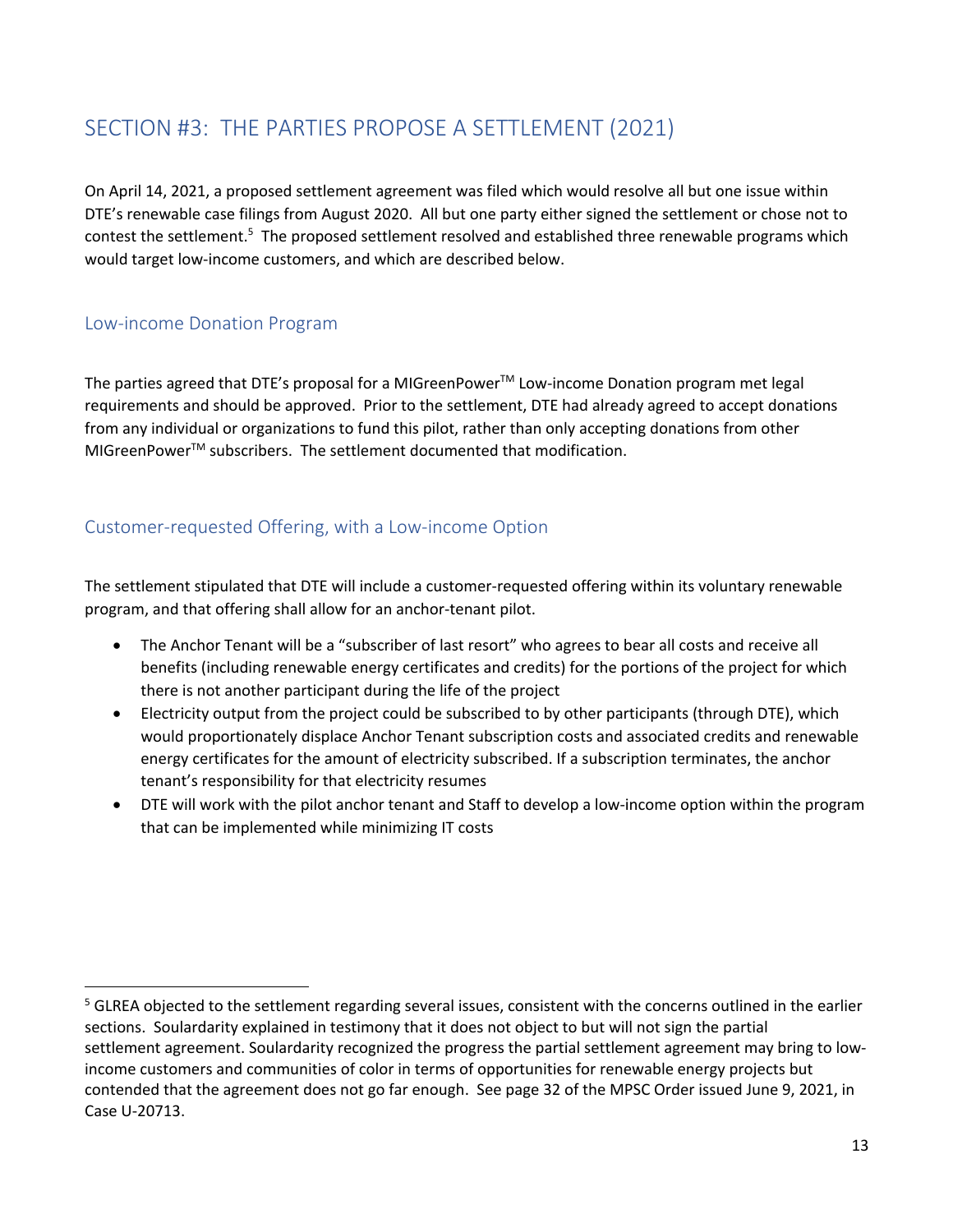#### Low-income Solar Pilot

The settlement stipulated that DTE will conduct a Low-Income Solar Pilot and will use reasonable efforts to construct and launch three projects in three local cities (Detroit, River Rouge, Highland Park), targeting one per year from 2022 through 2024.

- a. These projects shall be a minimum size of 250 kW. Competitive bidding requirements were established and DTE will own the three projects after construction. Other ownership models will be considered for future projects after conclusion of the pilot
- b. DTE will form a Low-Income Solar Council which will help identify possible projects and establish criteria or advise on other aspects of the pilot design
	- i. The council shall be comprised of one low-income individual from each of the three identified communities plus one subject matter expert, one representative from a nonprofit, one representative from DTE, and a non-voting member from the Michigan Public Service Commission Staff. Note that the community members will be paid for their service
	- ii. This council will work with the communities to identify possible site locations, may establish additional guidance and evaluation criteria consistent with the pilot goals, and will rank order a pool of possible projects to fulfill the pilot requirements
	- iii. DTE will be responsible for providing the council with project and funding criteria and then making final selection of winning bids
	- iv. DTE will work jointly with the council to determine the methodology for deciding the number of participants and eligibility criteria
- c. Funding to come through donations from DTE, MIGreenPower™ subscribers, and other donors.
	- i. DTE will provide 30% of the upfront capital for each project, up to \$300,000 per project (implying a minimum of \$900,000 total upfront capital cost for each project using funds from all sources) and agrees to forego return of and on these capital funds
	- ii. Up to 25% of the funds collected under the MIGreenPower™ Low-income Donation pilot (described above) can be directed toward this pilot to cover engineering, procurement, construction, and operating costs
	- iii. The remainder of the funding is to come from other donations. DTE is to assist the Low-Income Solar Council in seeking these funds
- d. DTE Electric will be responsible for subscribing participants to the projects and providing on-bill credits which will reflect the same general terms as the MIGreenPower<sup>TM</sup> program. Additional customer benefits are expected to be available in the second and third projects based on subscriber participation in an energy assessment and for using an energy data device and app.

#### Remaining concerns regarding the settlement agreement

Fifteen parties signed the settlement agreement, one party contested it, and one party did not contest but filed comments critical of some aspects of the settlement agreement. Specifically related to the low-income proposals, key concerns by the parties who did not sign onto the settlement agreement were consistent with the objections raised earlier. These critics sought: higher bill credits, opportunities for alternative ownership of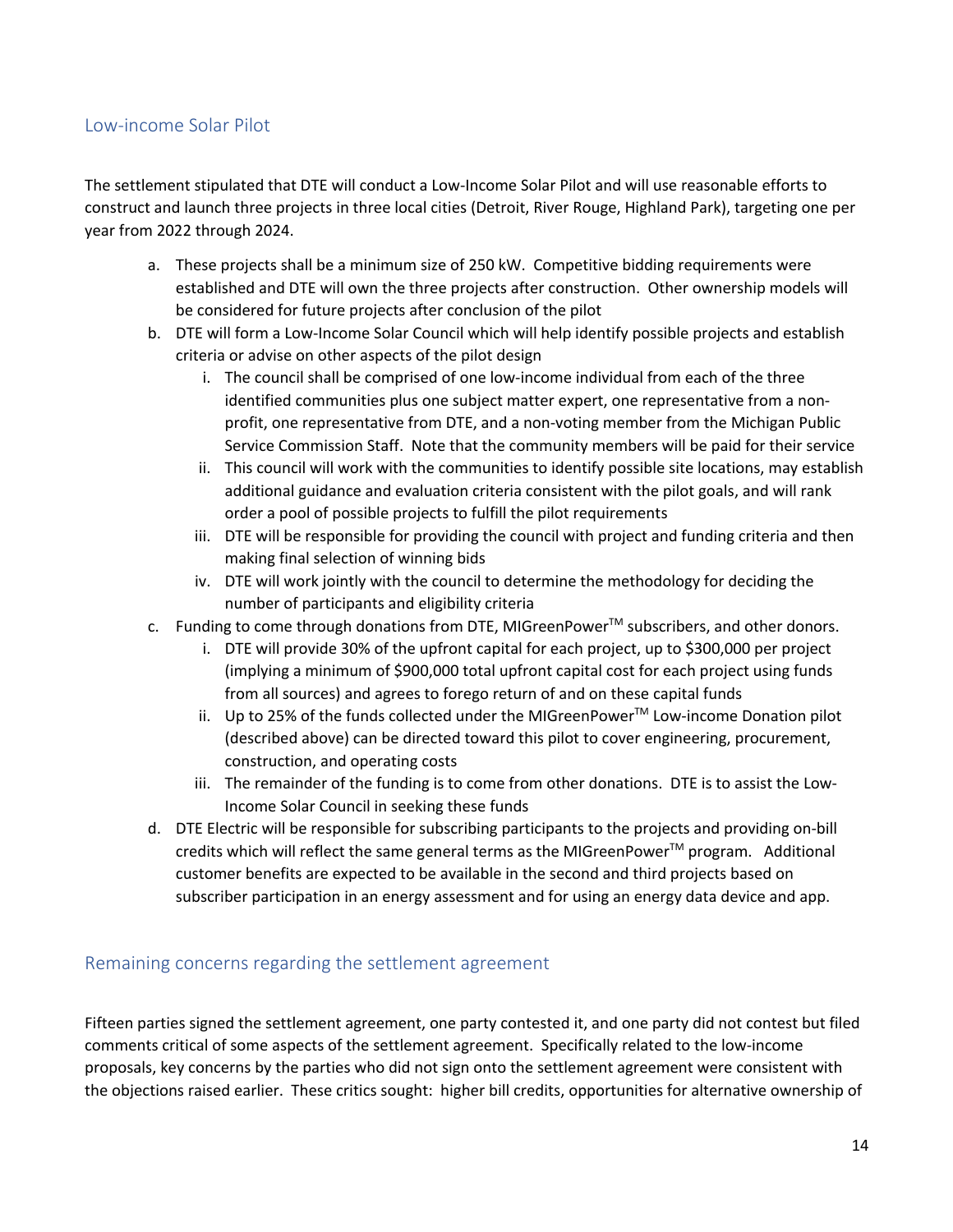the projects, increased decision-making control for the low-income customers being served, and a more stable funding source than donations.

During interviews, some parties who did sign on to the settlement agreement stated that they felt the agreement represented significant progress and resulted in innovative programs. The settlement reflects multiple compromises by various parties, many of whom hope that additional progress will be made through and after the initial Low-Income Solar pilot projects are built. Topics where additional progress was desired were consistent with previous testimony: additional ownership alternatives, higher bill credits, and increased engagement with low-income customers.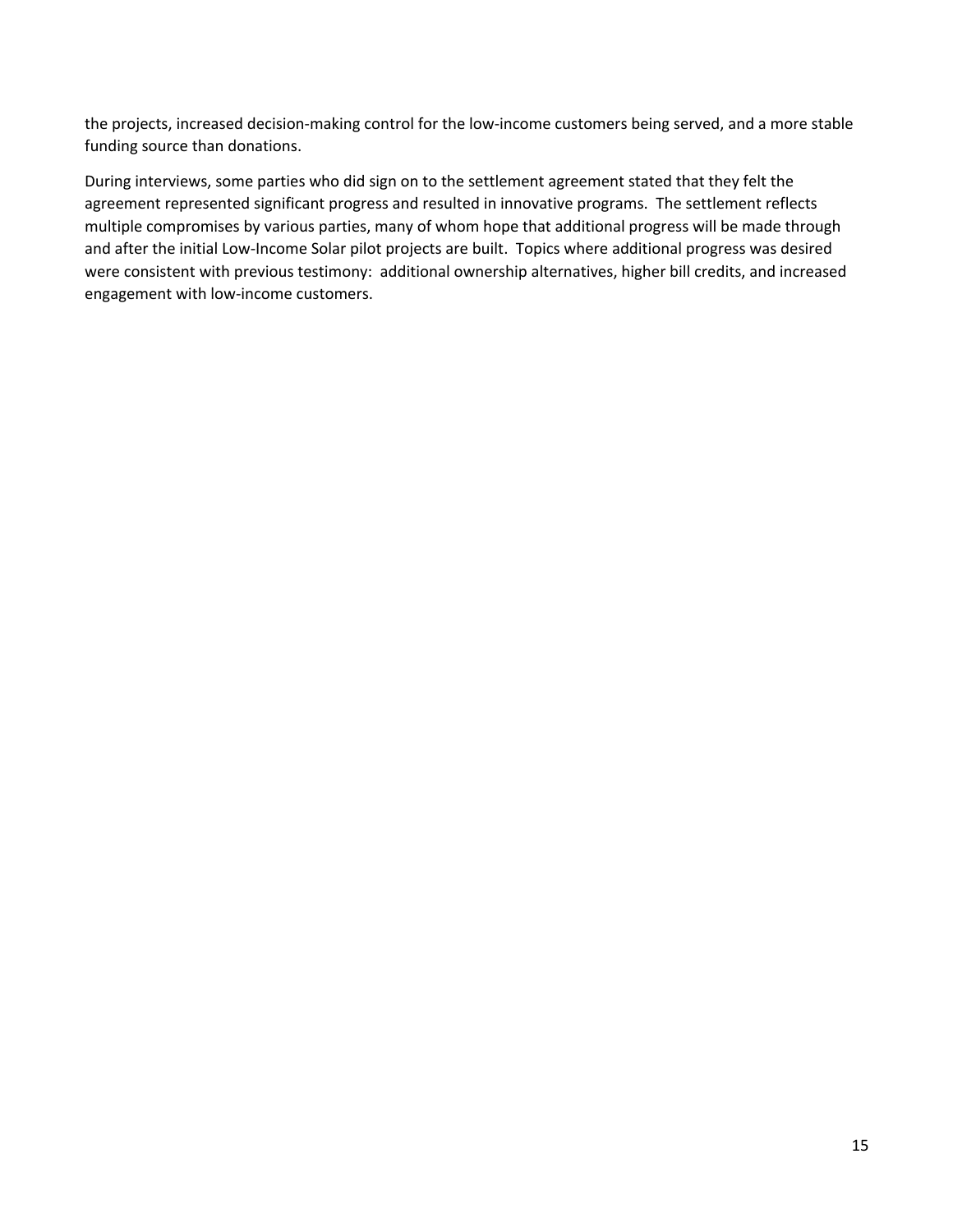# SECTION #4: LEVERAGING INSIGHTS FROM THIS CASE STUDY

In reading the public records in these DTE regulatory cases, the rhetoric and various claims made throughout the process might lead one to infer that the parties were unalterably opposed to each other's positions and that designing a program that almost everyone could support was an unsolvable problem. The author suspects that similar sentiments may be shared by many stakeholders working on low-income clean energy programming across the country.

Yet a majority of parties **did** eventually come to a settlement agreement that was approved by the Michigan Public Service Commission on June 9, 2021. Why did the third attempt to gain agreement on design principles work, while the prior attempts failed? What can be learned from these efforts that can be generalized to help others, in different locations and with different stakeholders, come to agreement on how to best design lowincome renewable programs?

#### Key considerations in negotiating a solution

Through interviews with multiple parties involved in the negotiations that led to the settlement agreement, several themes emerged.

First, it took extraordinary effort and perseverance to reach agreement among the large group of stakeholders with differing priorities and entrenched positions. Several times, the parties appeared to become deadlocked and that no settlement could be reached. One very experienced individual stated that they had never before seen such effort put into trying to settle a case. Furthermore, most stakeholders that the author spoke with felt the settlement represented progress above and beyond what could have been accomplished through the constraints of a typical regulatory process. The typical regulatory process drives an adversarial environment, with parties arguing for or against utility proposals with no formal process for driving compromise solutions. Furthermore, in a negotiated settlement, parties can and often do agree to provisions that the regulator would not have authority to mandate.

Second, negotiations were made even more difficult by having some parties who either had a very narrow set of issues that they cared about or whose priority issues seemed to change over time. One individual said that productive negotiations can be had with parties who have clear and consistent lists of "have-to-get issues" and "nice-to-get issues". Compromises can be designed around such lists. Parties with a very narrow set of priorities or even a single issue as a priority are not as likely to compromise on their priority items. And parties who have not clearly thought through their priorities can cause negotiations to drag on as they come up with yet another issue after their previously identified issues have all been addressed. Structuring conversations to bring these issues forward early in the process will increase the chances for success, or at least hasten the process of revealing an impasse.

Third, economic issues are crucial and must be addressed in a cohesive manner. The author acknowledges that there are many critical program design elements that are not explicitly related to money, as detailed in the next subsection. To some stakeholders, these non-economic issues may even take priority over economic issues. But deciding who will fund the program, who will bear the risks of the program, and who will profit from the program (if anyone) needs to be comprehensively addressed for a program to be successfully implemented.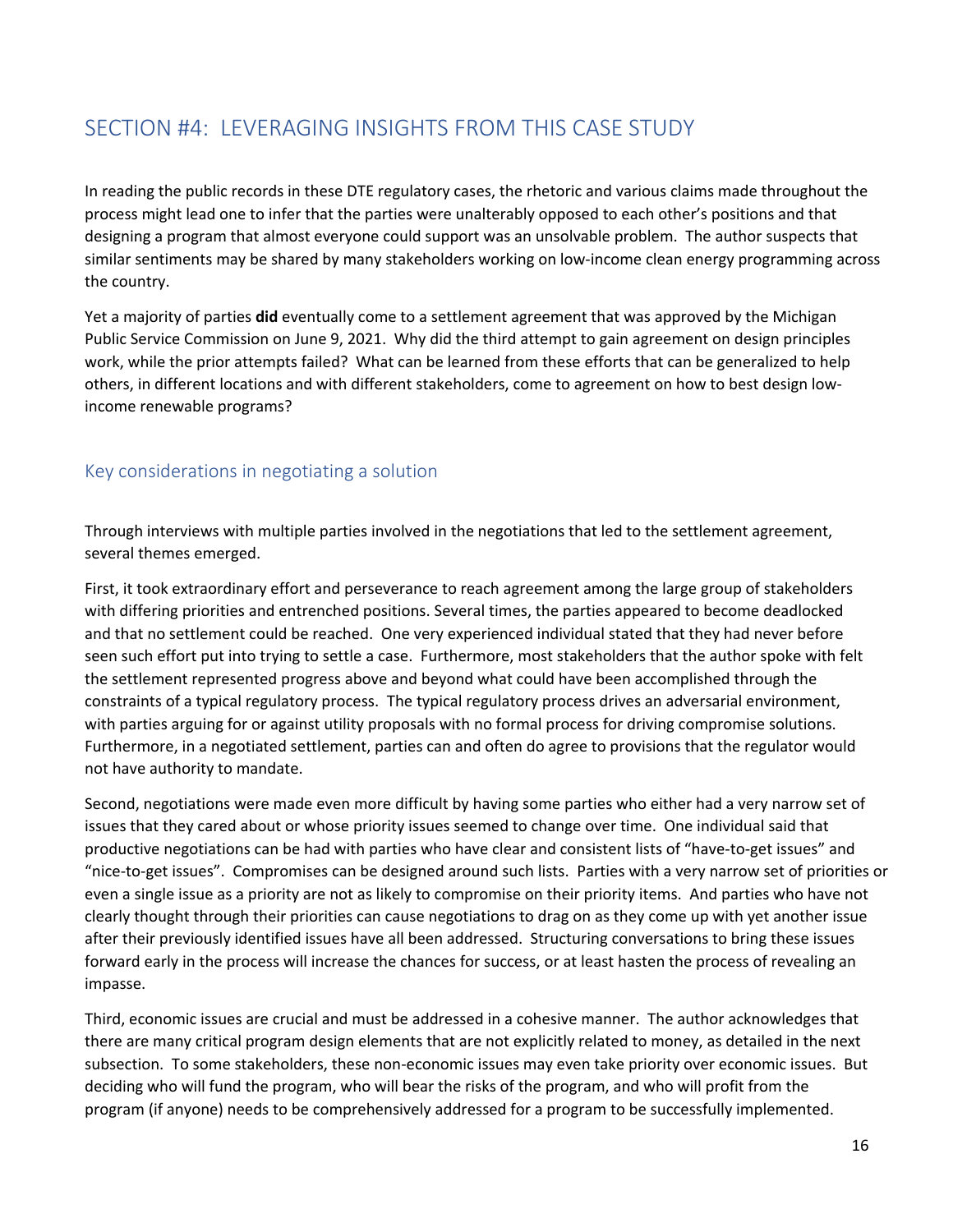These themes reinforce the need to develop tools and processes to aid parties in coming to consensus so that new low-income renewable programs can be designed, implemented, reviewed, and then scaled and replicated so that low-income customers can equitably participate in and benefit from this country's accelerating transition to a clean energy economy.

#### 10 fundamental design questions to ask

Even when there is strong support across stakeholders for developing low-income renewable programs, all stakeholders come to the table with their own set of goals, interests, and priorities. A good way to surface the differences in each stakeholder's goals and priorities is to work together in a structured way to collaboratively design a program.

Detailed in the next subsections are 10 fundamental design questions that the author considers necessary to answer when developing a low-income renewable program. By answering these questions together, and by sorting through and assessing the possible options together, a cohesive design can emerge which reflects stakeholder groups' priorities as compromises are negotiated and agreed upon.

It is fairly easy for a stakeholder to simply react to a proposal that someone else designed and to criticize one or more design elements as not reflecting that stakeholder's priorities. But doing so does not actually create a solution or result in programs being implemented which actually help low-income customers.

It is much more productive – and the chances of getting to a successful solution are much greater – when stakeholders put in the hard work of collaborating to design a program that can be implemented successfully. Answering the following questions together early in the design process is critical not only because answers to some questions will impact the options available under other questions, but also to quickly surface the key areas of agreement and disagreement. Ten fundamental design questions are outlined below and discussed in more detail on the following pages:

#### Goals for the Program

- •Who is the program designed to serve?
- •How will success be measured?

#### Benefits of the Program

- •What benefits will participants receive?
- •Are there secondary benefits? i.e. societal benefits accruing to non-participants
- •Who will own the renewable assets? (and thus receive the benefits of asset ownership, if any)

#### Costs of the Program

- •How much will the program cost?
- •Who ultimately funds the program?

#### Running the Program

- •Who are the decision makers for key program elements?
- •Who will run the program? i.e., day-to-day operations and asset management
- •How will program risks be mitigated and who will own the remaining risks?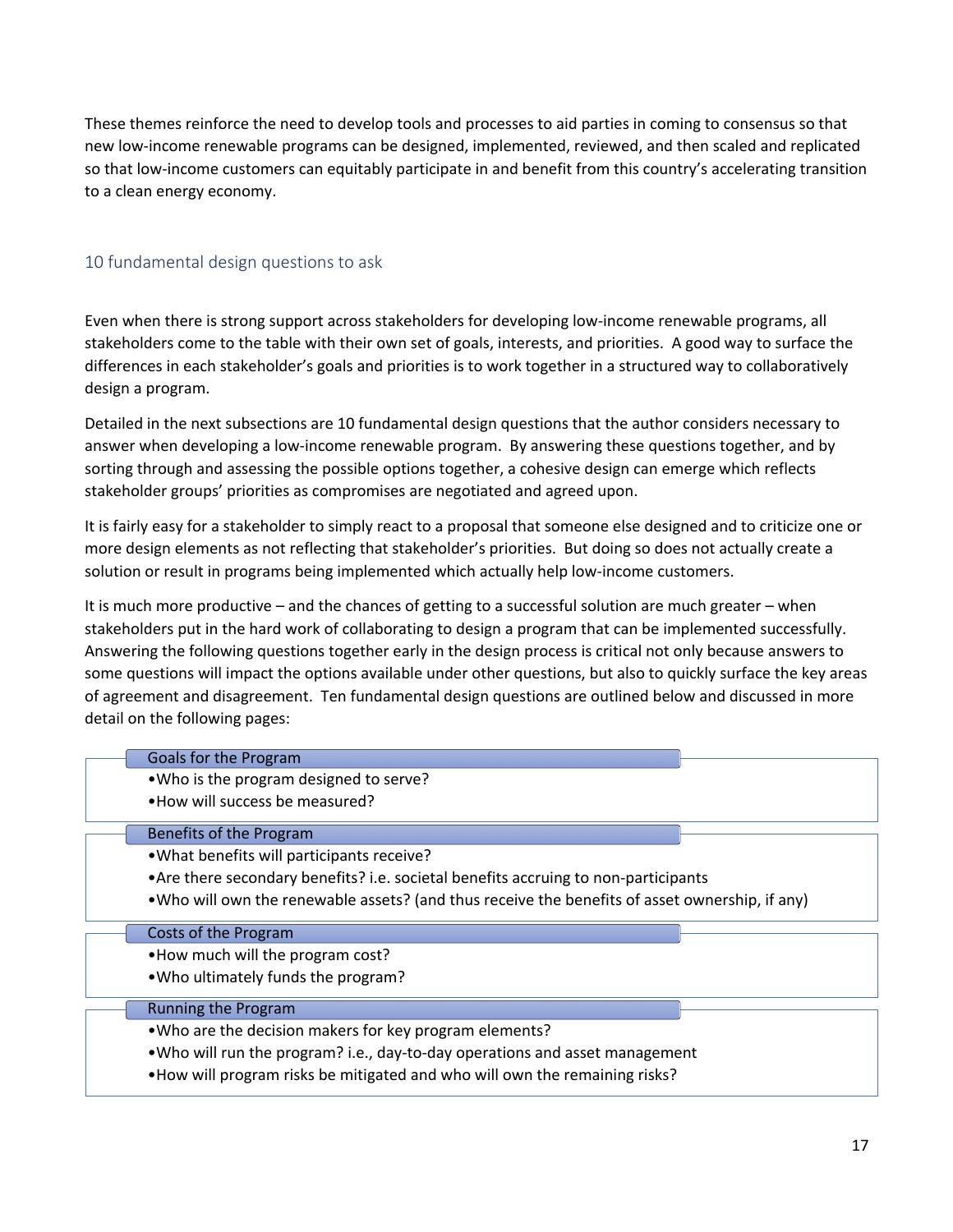#### Deeper dive into fundamental design questions

#### Goals for the program

- **1. Who is the program designed to serve?** The starting point for designing any program should be a focus on the customer of the program. It is not enough to simply say that your program will serve "low-income customers." Your target market must be described in a way that allows everyone to know who is eligible for the program and who is not. This question is focused on defining eligibility criteria, which could include income qualifications, inclusion in a designated or protected group, residents of a particular neighborhood, homeowners or renters, those participating in specified existing assistance programs, etc. Broader criteria may expand the potential participant pool but – due to limited resources – each participant may get a smaller benefit. Narrower criteria may increase the per-person benefit but limit the number of customers served. Other questions to ask include: Will there be various levels of benefits tied to various levels of eligibility? If the eligibility criteria result in a pool of potential participants that is larger than can be served, decisions must be made on how to select participants. Eligibility criteria also impact the enrollment process and communications / outreach processes. How will you verify that a person meets the criteria? How will you ensure that communications efficiently reach eligible people without creating false expectations among those not eligible?
- **2. How will success be measured and monitored?** What constitutes success when implementing a lowincome renewable program? Number of enrollees? Average bill savings? Average percent reduction in energy burden? Number of projects in local communities? Jobs created? There is an almost endless list of possible ways to assess the success or failure of a program. Success metrics and a cadence for reporting results should be established upfront during program design, rather than after implementation has begun, to ensure shared expectations and to enable collection of required data for reporting and evaluation.

#### Benefits of the program

**3. What benefits will participants receive?** This question is focused on benefits to be directly received by participants. In the DTE case study, various stakeholders put a priority on participants receiving immediate, tangible, economic benefits in the form of monthly bill savings. Yet many of these same stakeholders felt that the program should not be designed solely to maximize those economic benefits. Non-economic benefits were also cited as priorities. Tradeoff decisions are generally required regarding the benefits received by a participant versus a community and versus the cost of the program. For example, when is it more important to support the program with a renewable asset that produces electricity at the lowest possible cost versus using a higher cost but locally sited renewable asset which may deliver additional non-economic benefits? Other questions to consider include: Who will own the renewable energy certificates produced through the program? Should benefits vary over time or other factors, or should benefits be fixed? Should different participants receive different levels of benefits based on their eligibility criteria and/or on their actions and engagement? Note that the settlement in the DTE case allowed for participants to earn additional benefits by taking additional actions related to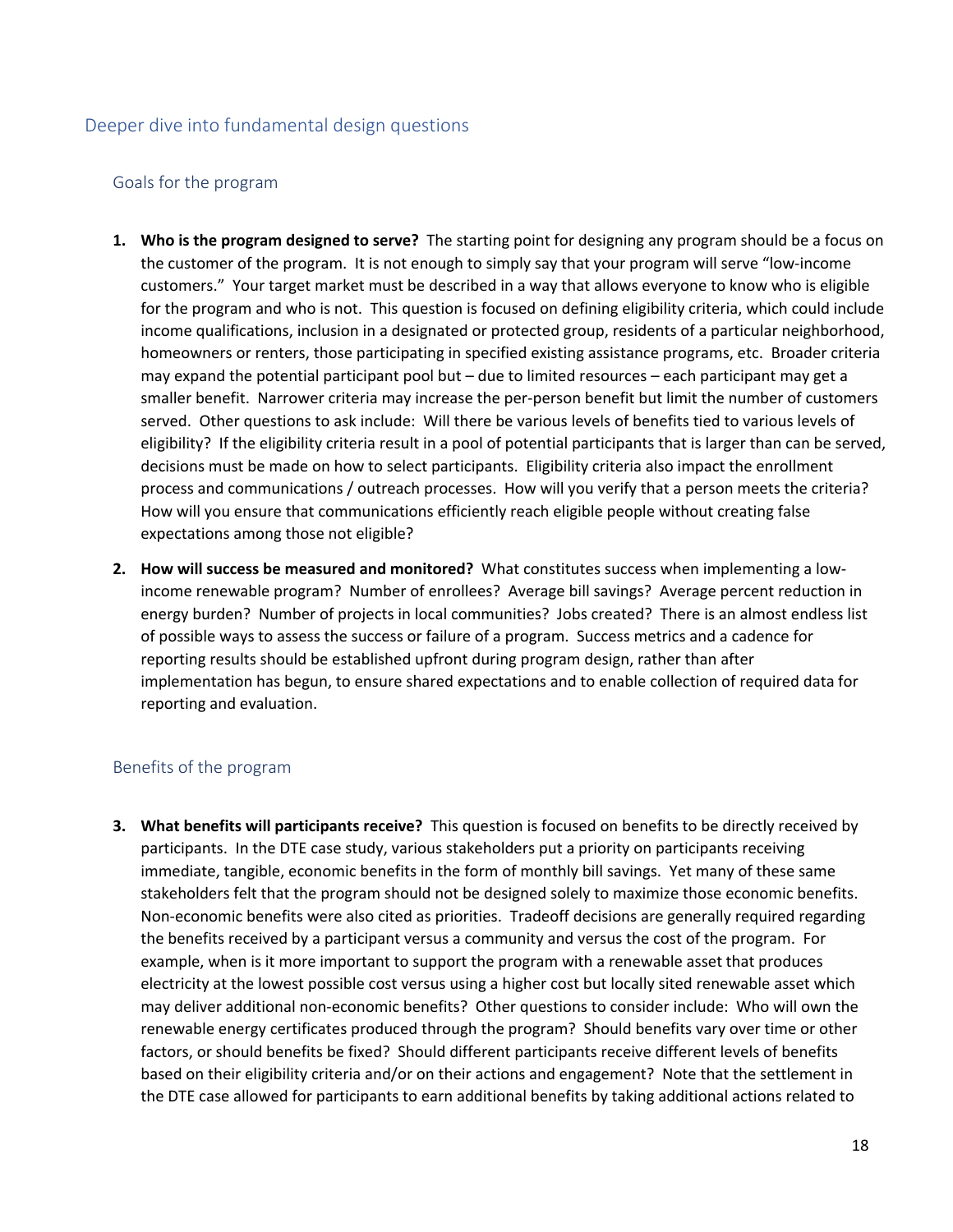managing energy consumption. What is the appropriate level of benefits and how should they be calculated, given the characteristics of the program being designed? For instance, calculating bill credits associated with the value of renewable generation outputs can be done in many different ways, with many pro's and con's that can be cited by the proponents of each approach. More discussion on this aspect is discussed below, under question #5.

- **4. Are there any secondary benefits (e.g., positive externalities or societal benefits accruing to nonparticipants)?** Is the goal of the program to maximize the amount of new renewable electricity, thereby accelerating the displacement of fossil fuel generation whose emissions disproportionally impact lowincome communities? Or are local benefits of higher priority (such as economic development, tax revenues, brownfield redevelopment, local wealth creation, local jobs or training, etc.) A frank discussion on how to prioritize participant benefits versus secondary benefits will be critical and should include perspectives from those whom the program is intended to serve.
- **5. Who will own the renewable asset (and thus receive financial returns or benefits associated with asset ownership, if any)?** Ownership of the renewable asset supporting the program is often a contentious issue when designing low-income renewable programs. That certainly was true for this case study. Will the underlying renewable asset be owned by the utility? A non-utility developer? Or those served through the low-income renewable program (e.g., community ownership)? If a community ownership model is desired, then an operator will most likely also need to be identified (see question #9). The financial benefit of owning the underlying renewable asset is directly linked to the valuation of the asset itself and/or its generation output. To the extent that these renewable assets are not directly and solely connected to participant homes, then excess generation output or the entire generation output of the renewable asset will be sent to the utility grid either to be sold on the market or sold to the utility (who would in turn either produce less from their own generating assets or purchase less from the market).

Utilities generally recover their costs and earn a reasonable and regulated return on and of their capital investments, while the value of the generation output is passed along to utility customers at whatever price is received when that output is sold into the market. Thus, utilities earn financial returns by owning assets versus selling generation output and are generally indifferent to the sales price for the generation produced by assets they own.

Third party renewable project owners, whether they are developers or community groups, generally earn returns based on selling the output of their assets. These parties have often argued that the appropriate compensation for the generation output of the renewable assets they own should be equivalent to retail electricity rates or higher if external benefits<sup>6</sup> are considered. Utilities have often argued that the appropriate compensation to third party renewable owners should be equivalent to the value of the displaced power that the utility did not produce or purchase, so that their customers are held harmless from a cost perspective. This paper will not debate the different points of view, but

<sup>&</sup>lt;sup>6</sup> An internet search on "value of solar" will return multitudes of articles, policy papers, and studies that assess the value of distributed solar using many different methodologies. Studies that include external benefits such as health and environmental impacts tend to calculate higher values for solar. Studies that focus on avoided costs tend to result in a value of solar calculation that is lower than retail electricity prices and is close to the wholesale or market costs for electricity and the capacity to produce electricity. The author has not relied on a single source for these comments, but rather on years of experience in the industry.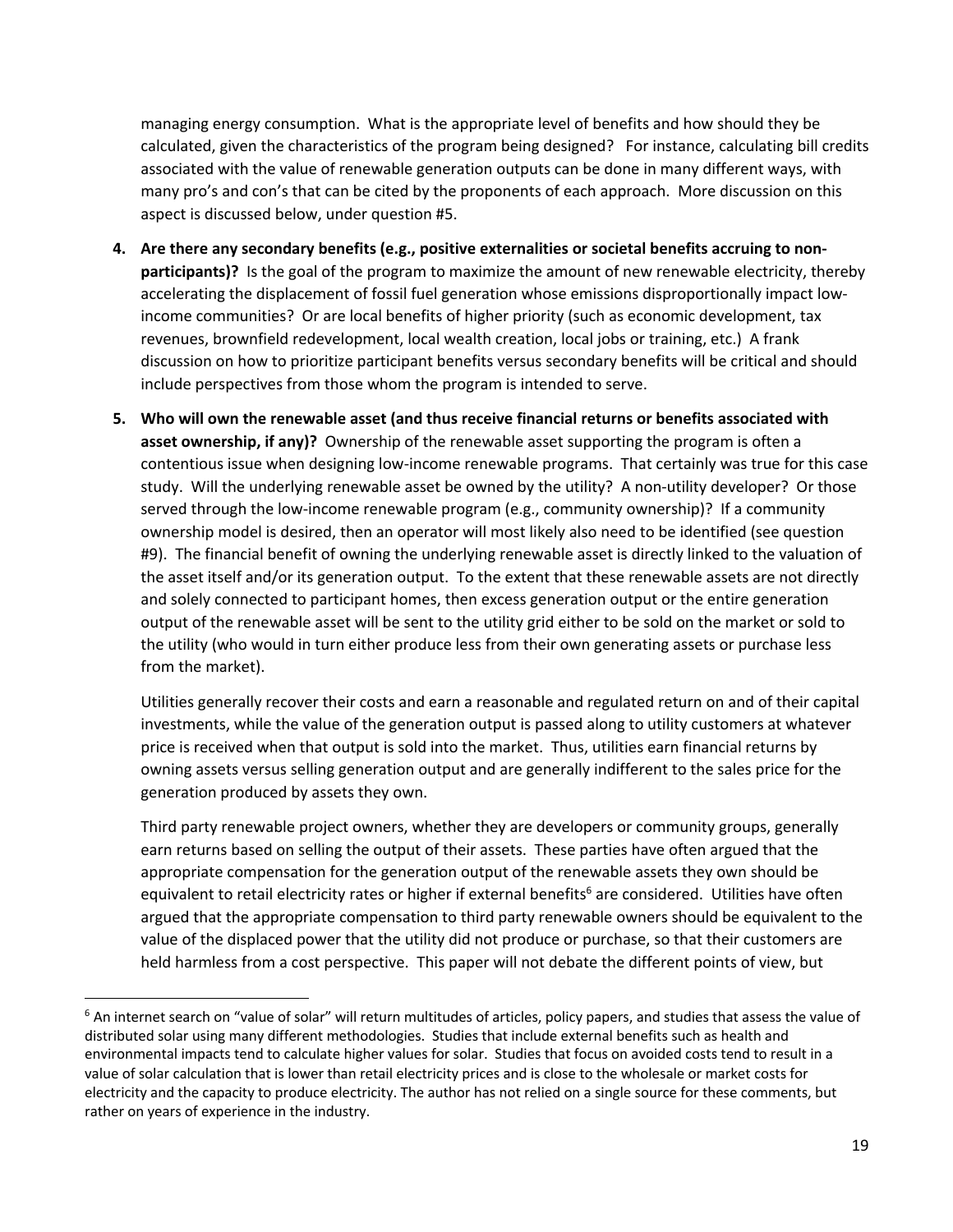simply notes that asset ownership and the price paid to owners for the output of their assets are critical issues in the design of any low-income renewable program.

#### Costs of the program

- **6. How much will the program cost?** A true and full picture of lifetime costs is critical to making informed decisions about a program. Timing and variability of the costs should be considered and factored into the overall design. Sufficient budget should be allocated to such things as communications, outreach, education, ongoing support, information technology requirements (such as billing system implementation costs), and ongoing administrative and reporting costs. How does the proposed cost compare to similar other programs? What measures will be taken to ensure that the costs are reasonable? An example might be to require competitive bidding for the procurement of key assets or services. How will the decision makers prioritize costs versus risks or safety and quality assurances or other non-economic factors when assessing options? Do the forecasted costs appear to be allocated appropriately across categories? For instance, are the forecasted cost-per-customer-enrollment costs reasonable? How will actual costs be monitored against budgeted costs? How would higher than expected costs be dealt with (linked to question #10)? Are there negative externalities that could be considered as costs of the program? For instance, there may be an opportunity cost related to land usage, raising questions about the best and most useful way to utilize a parcel of land within a community.
- **7. Who ultimately funds the program?** Delivering immediate, tangible, economic benefits to low-income customers through a renewable program implies that parties other than the low-income participants are covering at least some of the program costs. Who should pay these incremental costs? Should the incremental costs be spread to non-participating utility customers in the form of higher rates? And if so, should those incremental costs be allocated across all customer groups, or just residential customers? If outside funding is desired, who is responsible for securing such funding? Is the funding source sustainable over the life of the renewable asset supporting the program? If not, who will step in with funding as needed (linked to question #10)? In general, possible funding sources are: participants, non-participating utility customers, utility shareholders, government (i.e, taxpayers), non-profits, and other third-party donations. Clarity on the program's funding sources over the life of the program is important.

#### Running the program

**8. Who are the decision makers for key program elements?** While many decisions can be made or anticipated during the program design process, there will be implementation decisions that need to be made by a person, entity, or group. Who will make the decision on a specific renewable site, or specific vendor, or specific tactic to best reach out to eligible customers? Achieving procedural justice requires that people from the communities being served be involved in making meaningful program decisions. The right balance must be struck to ensure appropriate and inclusive involvement while not bogging the program down with bureaucracy. Which decisions will require input or approval from others, versus being delegated to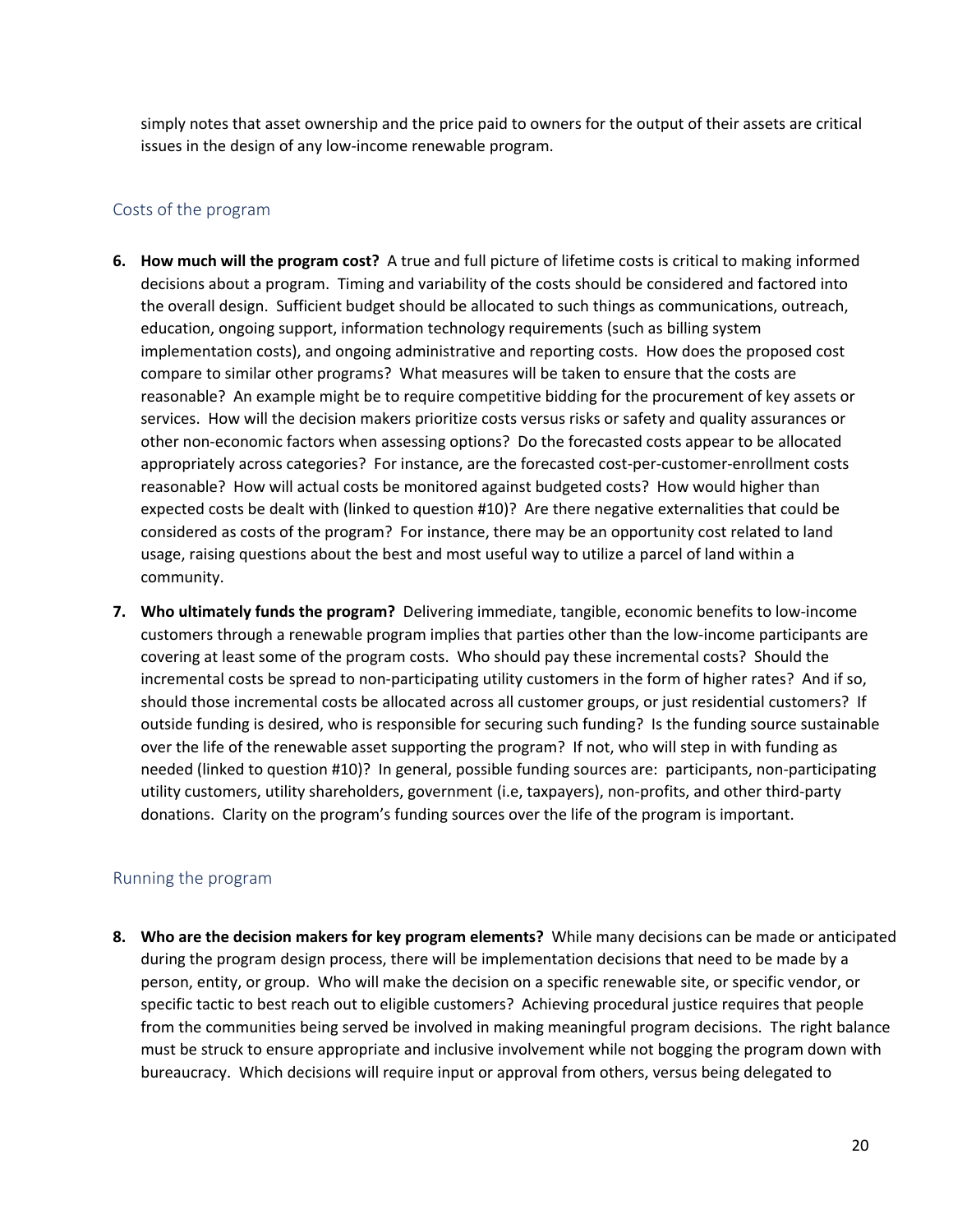whomever is operating the program? And who are those others who will provide such input and/or approvals?

- **9. Who will be responsible for running the program (e.g., day-to-day operations and asset management)?** A program cannot be successful without competent and diligent implementation and administration. Some person or entity must be designated to make day-to-day decisions, resolve issues, and to ensure that the program runs smoothly. Questions that need to be answered include: Who will be responsible for enrollments? For billing? For reconciling forecasts to actuals? Who is responsible if the program outcomes do not match expectations? Who is responsible for resolving issues and answering questions from participants? Who will maintain and operate the renewable assets? Who is responsible for any capital improvements and ultimate disposal of the assets? Who makes "fix versus replace versus retire" capital decisions?
- **10. How will program risks be mitigated and who owns the remaining risks?** Renewable generating projects have long lives and require considerable upfront capital investment. Ideally, the owner of such a project would like to contract to sell all the output through a fixed price contract lasting for the full expected life of the project to ensure cost recovery and an adequate return. Conversely, the buyer of the output typically would want to lock in a good price at the beginning but still have flexibility to end or reprice the contract if future renewable energy costs go down, or adjust volumes based on changing needs. In designing a lowincome renewable program, choices must be made on who will bear the risk of cost over-runs, lower than expected sales volumes / unsubscribed amounts, participant defaults, operating risks, and a myriad of other possible risks. Often, it is argued that the local utility is in the best position to bear these risks due to their ability to pass through unexpected costs to the utility's customer through base rates. Tied to question #7, choices must be made about whether non-participating utility customers will bear some of these risks in order to keep program costs reasonable. If the renewable project owner will bear all of these risks, then it should be expected that the project owner will require a commensurately higher return, possibly through a higher price when selling the generation output. Conversely, if the project owner is relieved of some of these risks, the returns and/or sales price should be lower.

The above list of fundamental design questions is not exhaustive. There are many more design and implementation decisions that must be made to launch and run a new low-income renewable program. However, starting with these fundamental design questions should enable groups of stakeholders who are sincerely interested in implementing programs that help low-income customers to more quickly and constructively work through contentious issues in a thoughtful manner.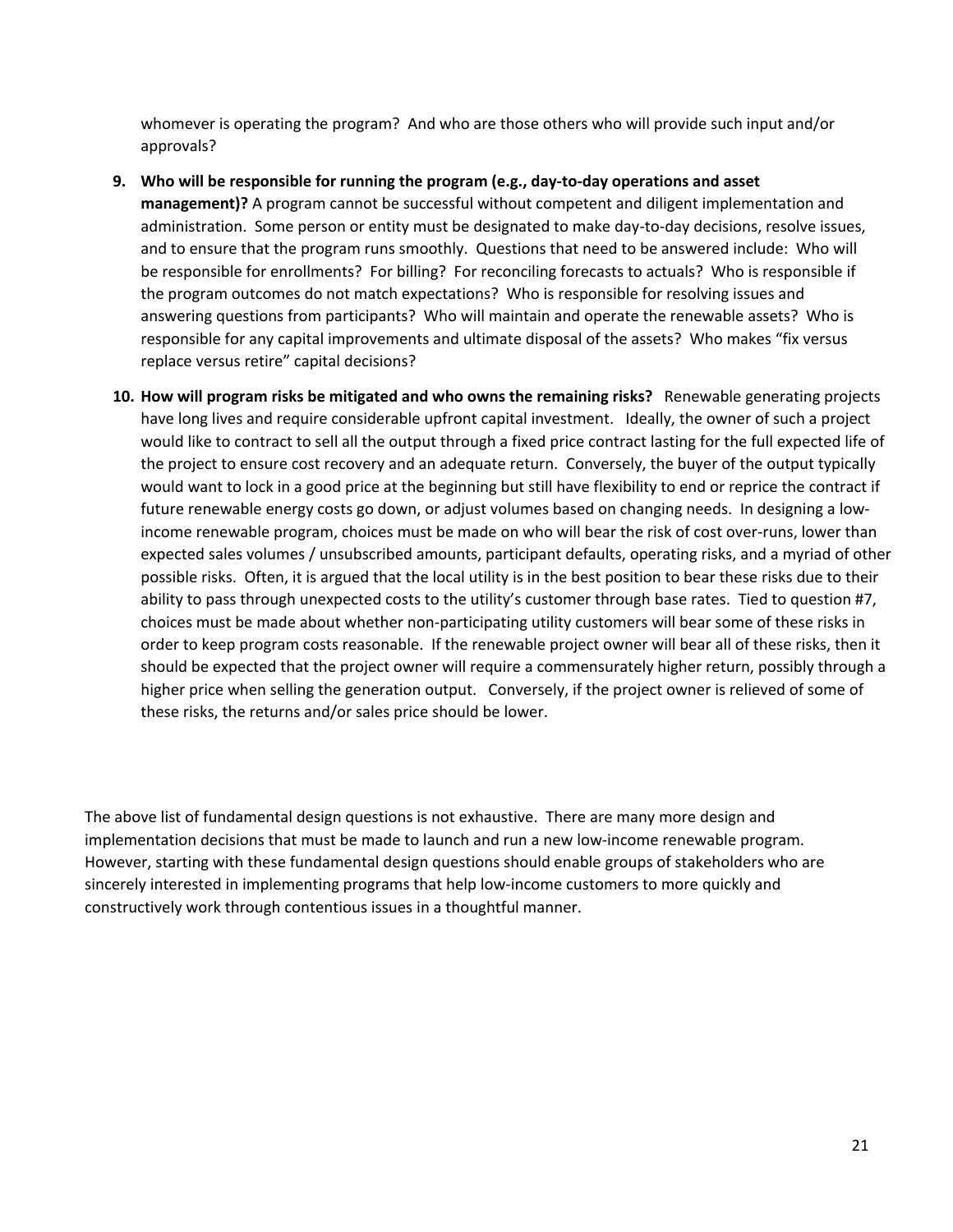# SECTION #5: PROPOSED NEXT STEPS IN SUPPORT OF EQUITY IN A CLEAN ENERGY ECONOMY

This case study reflects the efforts, false starts, and ultimately successful process taken by DTE Energy and more than a dozen local, regional, and national stakeholder and advocacy groups to design three renewable programs which target low-income customers. Through an analysis of the various positions and the issues which were most difficult to resolve, the author has identified 10 fundamental design questions that should be addressed early in the program design process. These design questions should ideally be answered in a collaborative manner including representatives of the stakeholders most invested in the success of the program – especially the low-income customers for whom the program is being designed to serve.

The author recommends that the Equity in a Clean Energy Economy Collaborative and its members utilize and test the 10 fundamental design questions presented in this paper. This can be done by using the questions to systematically compare existing programs and proposals, and also by using the questions to collaboratively design new low-income renewable programs under real-life situations in different communities and with different sets of stakeholders. Furthermore, the Collaborative may find ways in which these questions could be incorporated into its efforts to develop an analytical framework (see Appendix 1, Track 1) or another tool that could be used in conjunction with such an analytical framework.

The author also recommends that the Equity in a Clean Energy Economy Collaborative and its members follow and learn as these new programs are implemented. These new programs to be implemented by DTE Energy, with assistance and oversight from the Low-income Solar Council, are innovative and offer an opportunity to test out different program designs and tactics. The hard work, diligence, perseverance, and collaboration that was needed to gain agreement on the overall design of these programs will need to continue to ensure that both the programs and the Low-income Solar Council live up to all of the potential they promise. While there are bound to be additional challenges to overcome, the author is very encouraged by the support and momentum behind these programs and the opportunity to better address the needs and renewable goals of DTE's low-income customers.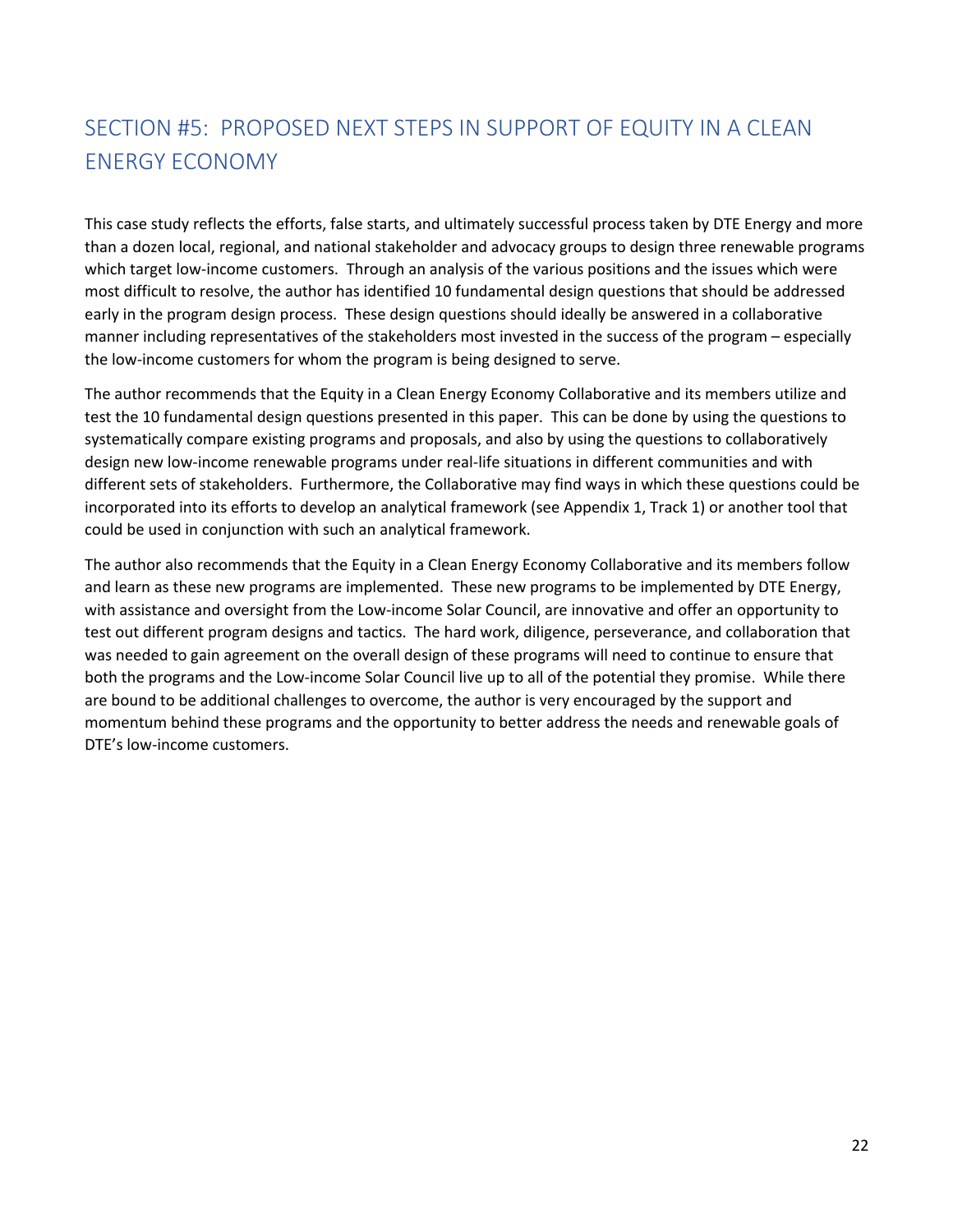# About the Author

Irene M. Dimitry recently retired as vice president, Renewable Energy at DTE Energy. Irene was DTE Electric's key business lead in legislative negotiations that resulted in Michigan's renewable portfolio standard and energy efficiency goals being established in 2008. After this law was passed, Irene was charged with creating new teams to implement the law, developing and executing strategies to source 10% of the company's generation supply from renewable resources (later increased to 15%), and reducing annual electric and gas consumption (by 1% and 0.75% respectively) through energy efficiency programs.

For over 12 years, Irene led all aspects of DTE Electric's renewable and energy efficiency business units, along with responsibilities for long-term strategic planning for the utility including decarbonization strategies. Overseeing \$3 billion of direct renewable investment, Irene and her team grew DTE's renewable business to include a portfolio of over 1,500 MW of wind and solar projects.

DTE's energy efficiency programs have exceeded legislative targets each year, helping its customers save energy and keep bills affordable. DTE was ranked #8 in the country for its overall energy efficiency programs by the American Council for an Energy-Efficient Economy in their 2020 report and was one of only 9 utilities in the country to be awarded full scoring points for their low-income energy efficiency programs. DTE is ranked as #3 in the low-income section the ACEEE report.

Now that she is retired, Irene is an independent consultant focusing on renewable energy, energy efficiency, and decarbonization strategies.

# Acknowledgements and Key Sources

Appreciation and thanks are offered to the many people who assisted in developing this case study, from granting interviews, reviewing drafts, providing feedback, and offering editing and formatting support. Special recognition goes out to the following people:

- Jamie Wimberly, Nat Treadway, and Cindy Rogers of DEFG
- Brian Calka and Michael Rivet of DTE Energy
- Margrethe Kearney of the Environmental Law & Policy Center
- Julie Baldwin, Paul Proudfoot, and Nick Revere of the MPSC Staff
- Will Kenworthy of Vote Solar
- Judith Schwartz of To the Point

Key sources for this case study include the public filings in MPSC Case U-20561 (DTE Electric general rate case, filed in July 2019), in MPSC Case U-20713 (DTE Electric renewable plan case, filed August 2020), and interviews with witnesses and intervenors in these cases.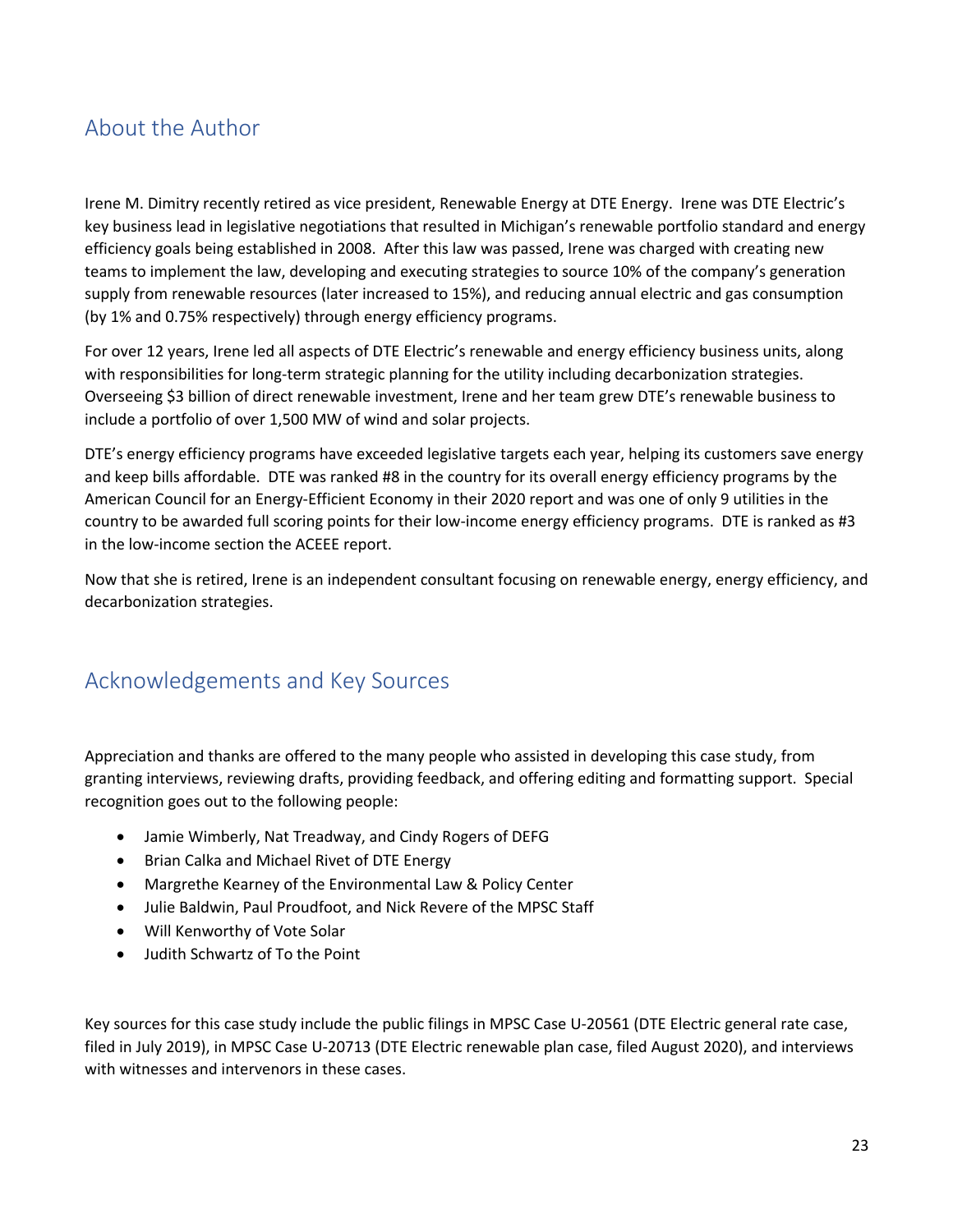# APPENDIX #1: Equity in a Clean Energy Economy Collaborative

"Utilities have an obligation to provide safe, affordable, reliable energy to all. We believe the time has come to expand the traditional compact in the utility sector to include clean energy and new perspectives on equity. We must consider the impacts on the grid, the traditional utility business model, and customers, especially around affordability and access. Particular attention is needed to ensure that at-risk customers share in the benefits of the transition to a clean energy economy." Jamie Wimberly, CEO, DEFG LLC

DEFG has launched a nation-wide collaborative titled, "Equity in a Clean Energy Economy (ECEE)" whose mission is to identify new approaches and tools to address equity issues for at-risk communities during the transition to a clean economy.

This new collaborative will include a wide range of stakeholders to give voice to many perspectives. An ongoing stream of research will facilitate discussion among these stakeholders. There are six tracks of work planned within the collaborative:



This case study is intended to support and feed into Track #1: Framework Development & Application, Track #3: Case Studies & Best Practices, and Track #5: Regulatory & Policy.